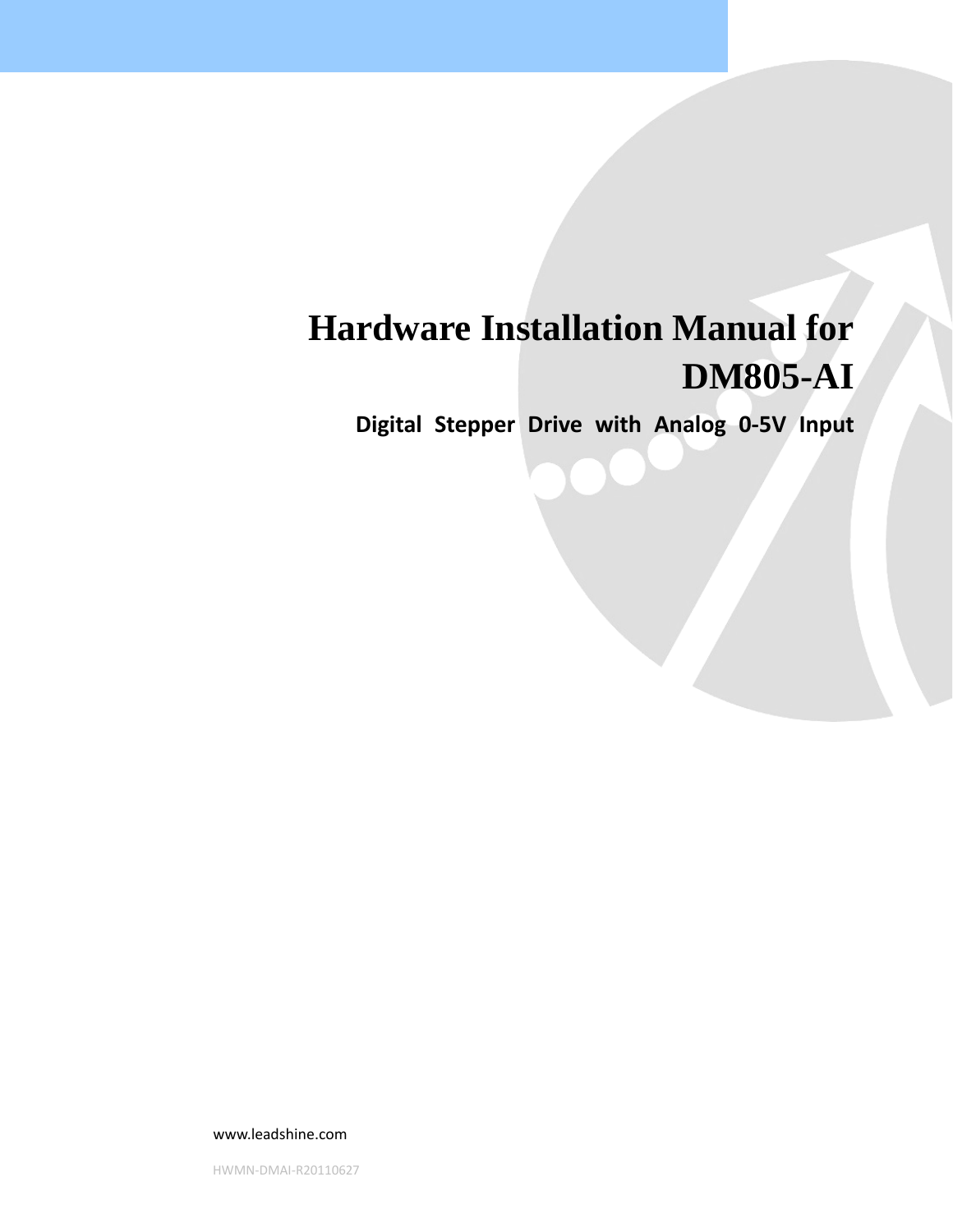Leadshine reserves the right to make changes without further notice to any products herein to improve reliability, function or design. Leadshine does not assume any liability arising out of the application or use of any product or circuit described herein; neither does it convey any license under its patent rights of others.

Leadshine's general policy does not recommend the use of its products in life support or aircraft applications wherein a failure or malfunction of the product may directly threaten life or injury. According to Leadshine's terms and conditions of sales, the user of Leadshine's products in life support or aircraft applications assumes all risks of such use and indemnifies Leadshine against all damages.

#### ©**2011 by Leadshine Technology, All Rights Reserved**

#### **Change Log**

| <b>Revision Date</b> | Changes                | Version           |
|----------------------|------------------------|-------------------|
| 2011-6-27            | <b>Original Create</b> | MN-DMAI-R20110627 |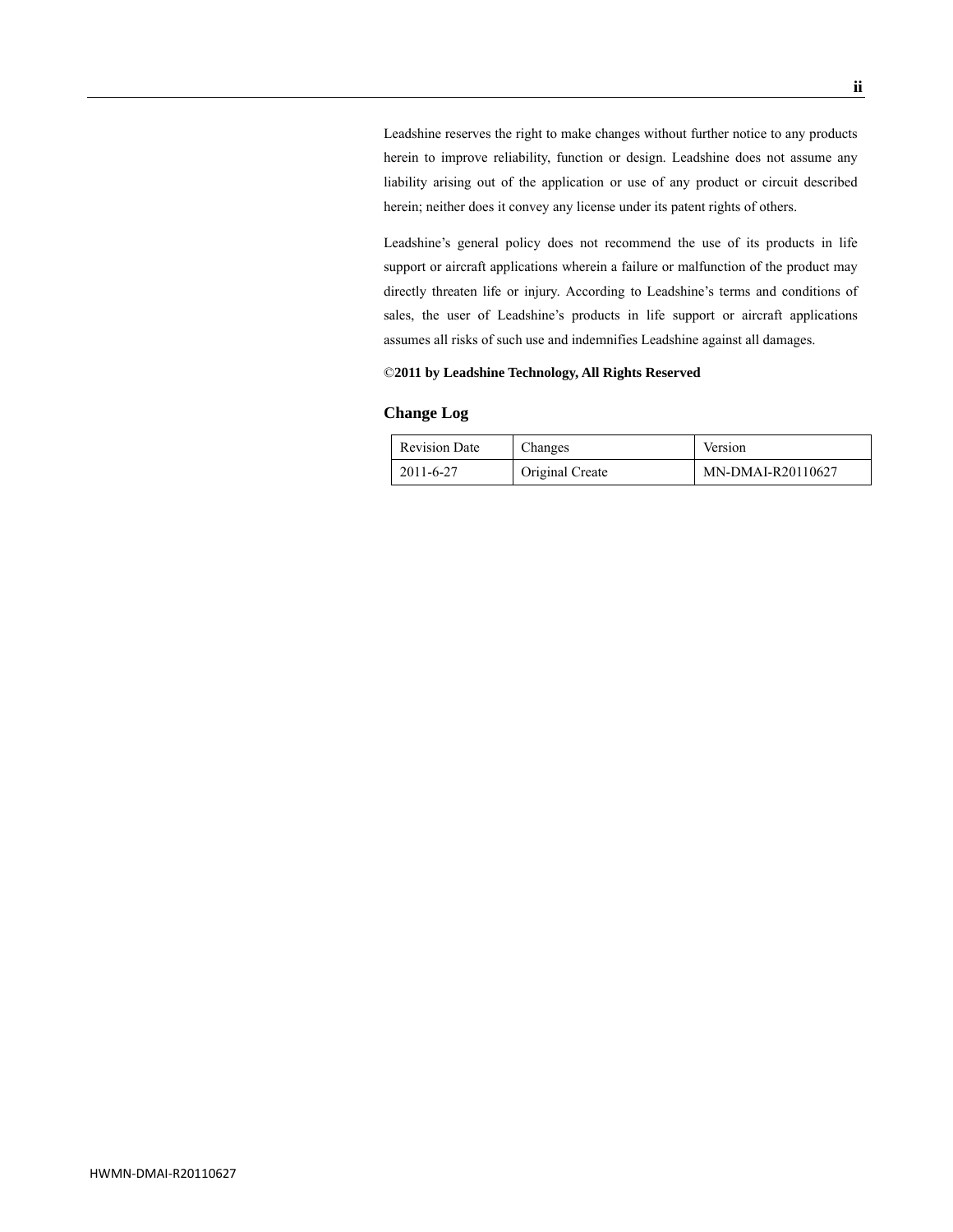### **Safety Items**



Read this manual carefully before trying to install the stepper drive into your system. The person setup the stepper drive should have a better understanding on electronics and mechanics. Contact Leadshine technical guys when have questions on this document.



Make sure the power supply voltage dose not exceed the drive's input range. Double check the connections and make sure the power lead polarity is correct.



Do not set high current to small stepper motor. It is possible that the motor will be damaged.



Disconnect the motor from the load if you are not sure the move direction. Adjust the axis in the middle before trying to run the motor.



Never disconnect the motor lead when the power source is energized.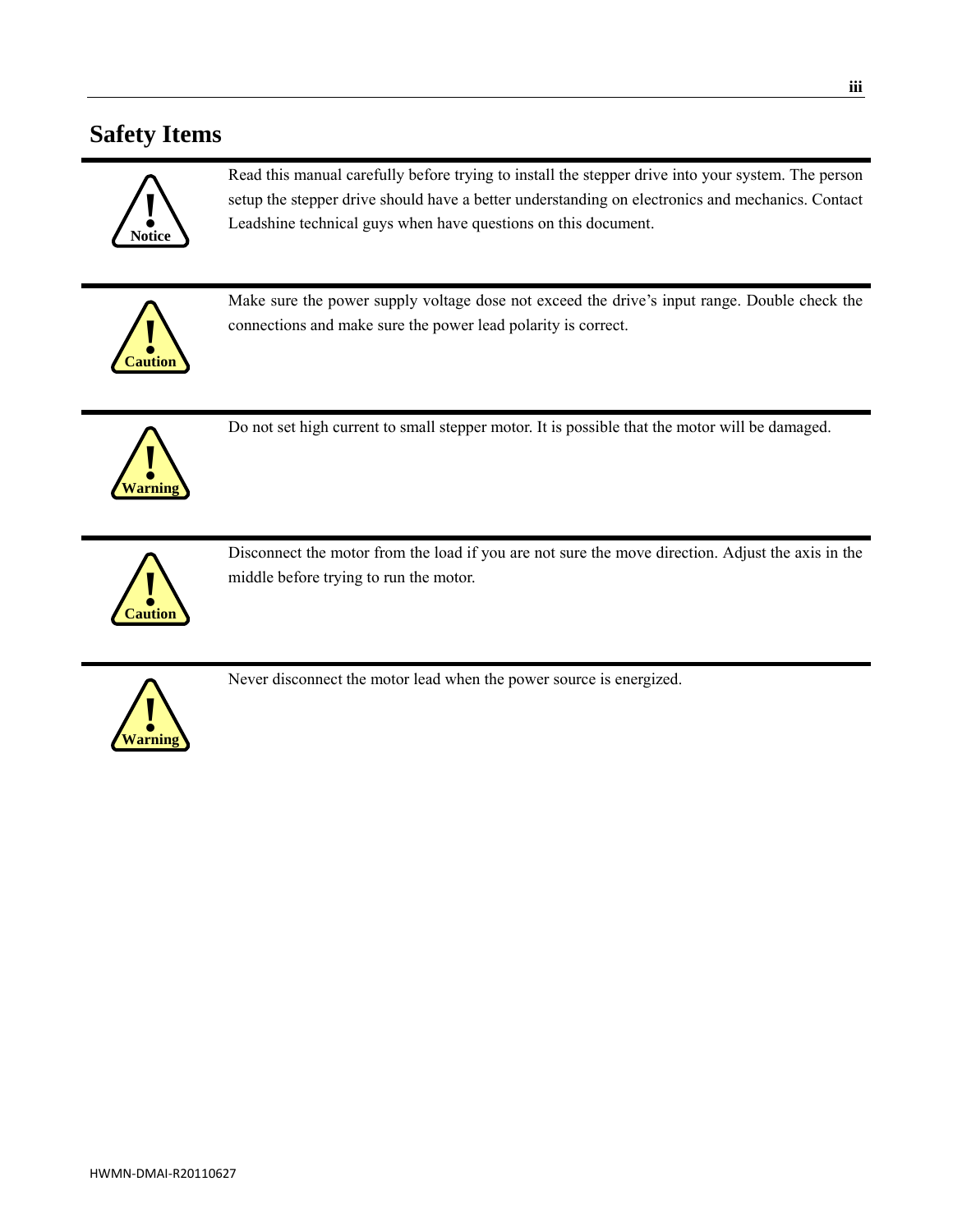### **Table of Contents**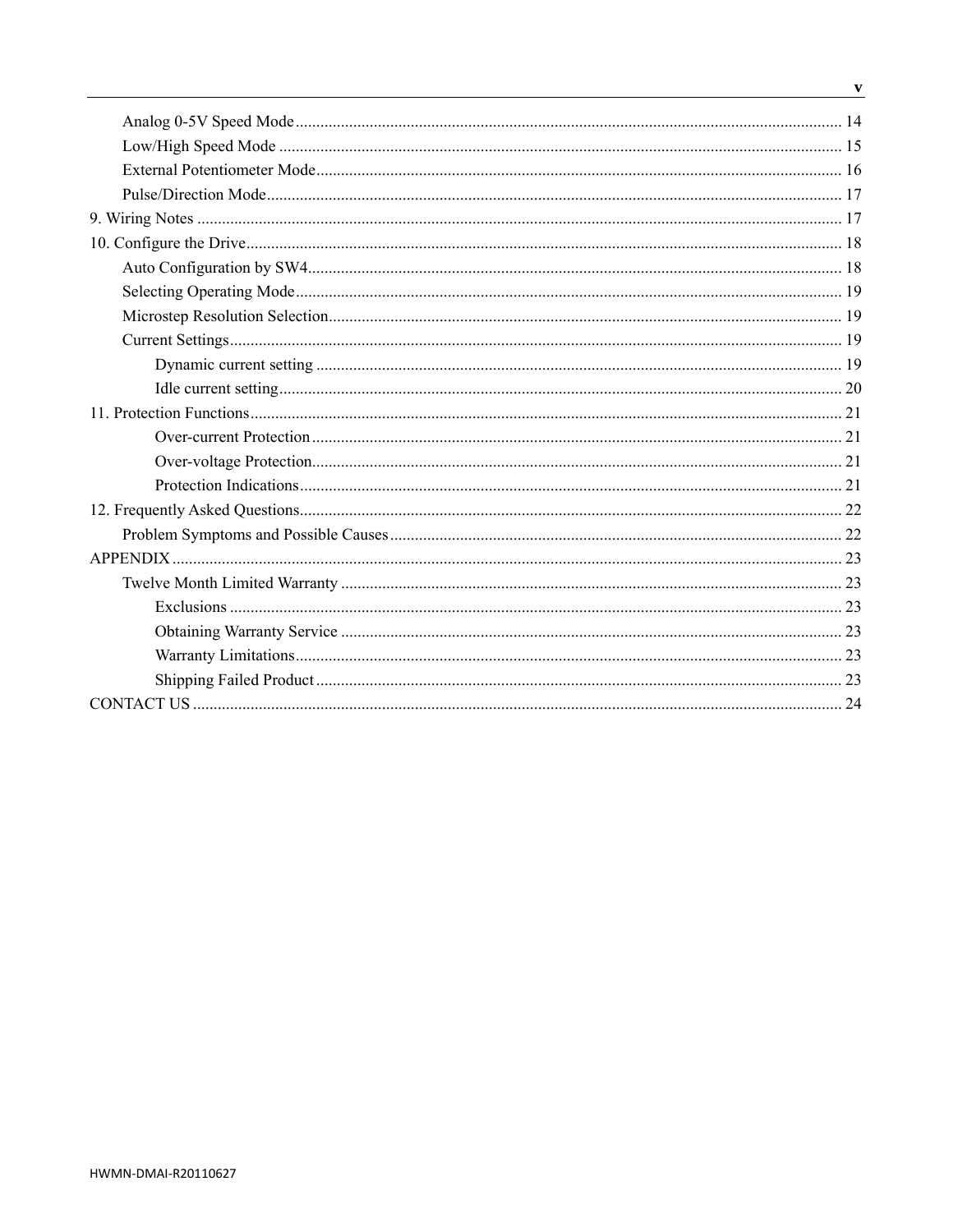

# <span id="page-5-0"></span>**1. Introduction, Features and Applications**

#### <span id="page-5-1"></span>**Introduction**

The DM805-AI is a 0-5V input stepper drive with built-in oscillator which is based on the latest digital control algorithm. It brings a unique level of system smoothness, providing optimum torque and nulls mid-range instability. Motor self-test and parameter auto-setup technology offers optimum responses with different motors and easy-to-use. The driven motors can run with much smaller noise, lower heating, smoother movement than most of the drivers in the markets. Its unique features make the DM805-AI an ideal solution for applications that require low-speed smoothness.

The three built-in potentiometers are used to preset and adjust the velocity, acceleration and deceleration. In 0-5V speed mode, the motor speed is controllable and follows the analog 0-5V input. In Low/HIGH speed mode, the motor speed is selected by digital input and adjusted by the high/low speed potentiometers. The user can run the motor with the least configuration and connection. In position mode, the DM805-AI is a traditional stepper drive. There is a 5V power supply output for customer use.

#### <span id="page-5-2"></span>**Features**

- Anti-Resonance, provides optimum torque and nulls mid-range instability
- Motor self-test and parameter auto-setup technology, offers optimum responses with different motors
- Multi-Stepping allows a low resolution step input to produce a higher microstep output for smooth system performance
- Command Source: 0-5V, built-in potentiometer and pulse
- Two preset velocity and adjust by built-in potentiometer
- **Preset acceleration/deceleration and adjust by built-in potentiometer**
- Velocity control mode via analog 0-5V and position control mode via pulse
- Built-in pulse generator nulls external motion controller
- $\blacksquare$  Supply voltage up to +80 VDC
- Output current programmable, from 0.3A -5.0A(RMS)
- **TTL compatible and optically isolated digital input**
- Automatic current reduction
- Over-voltage, over-current, phase-error protections

#### <span id="page-5-3"></span>**Applications**

This drive is suitable for the application which needs to adjust the velocity via the potentiometer or analog 0-5V command. It can work with the NEMA17/23/34 stepper motor to replace the brushless motor with gearbox due to its high torque and less motor noise at low speed. If necessary, it can be used in various kinds of machines, such as rotary heat exchange, conveyor belts, transport vehicle, laser cutters, laser markers, high precision X-Y tables, labeling machines, and so on.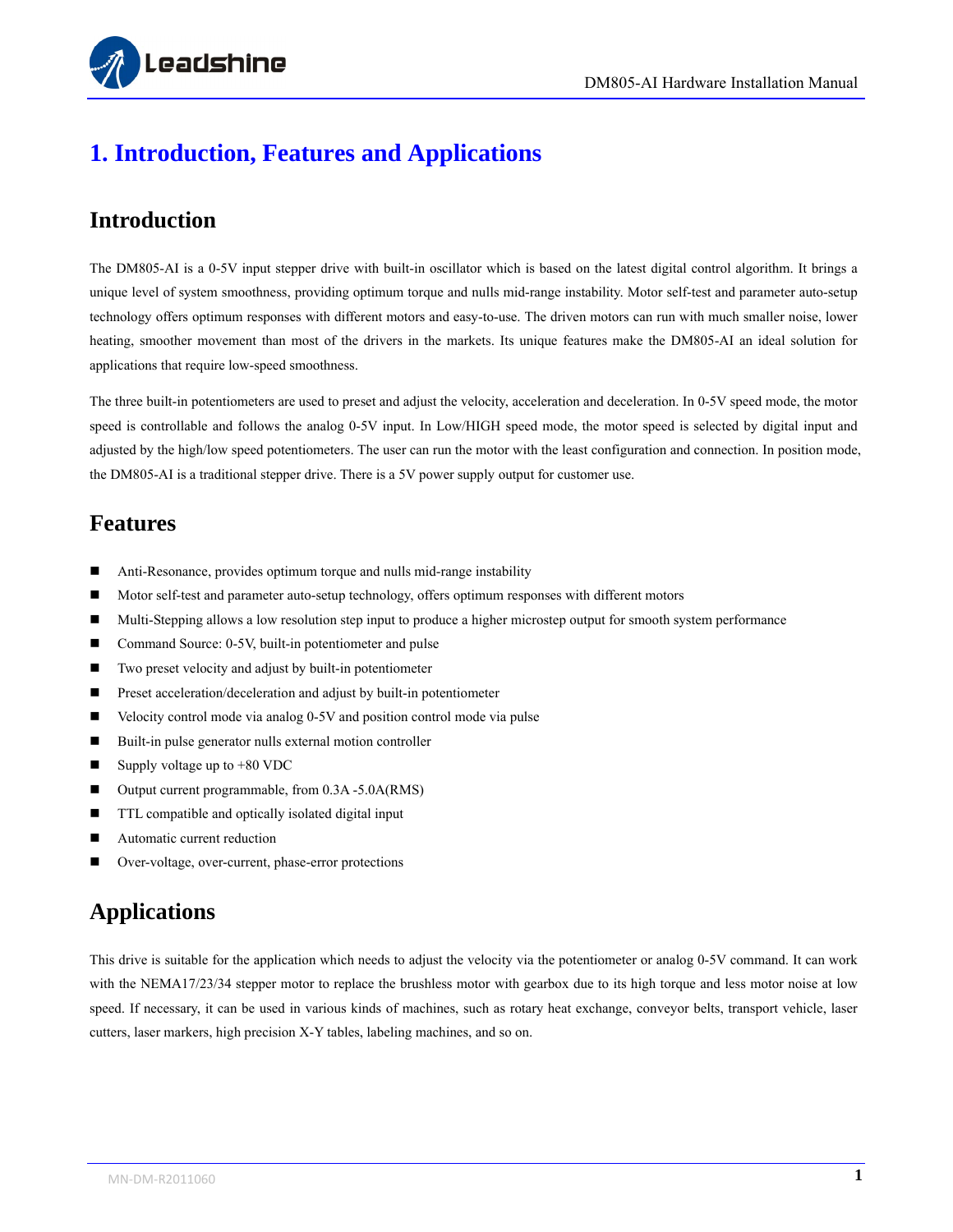

# <span id="page-6-0"></span>**2. Specifications**

## <span id="page-6-1"></span>**General Specifications**

| <b>Parameter</b>            | Min | <b>Typical</b> | <b>Max</b>               | Unit      |
|-----------------------------|-----|----------------|--------------------------|-----------|
| <b>Isolation Resistance</b> | 500 | ۰              | $\overline{\phantom{0}}$ | $M\Omega$ |
| <b>Logic Signal Current</b> |     |                |                          | mΑ        |

## <span id="page-6-2"></span>**Electrical Specifications**

#### <span id="page-6-3"></span>**Input Voltage**

| <b>Input Voltage</b> |     |                |            |            |  |  |
|----------------------|-----|----------------|------------|------------|--|--|
| <b>Drive Model</b>   | Min | <b>Typical</b> | <b>Max</b> | Unit       |  |  |
| <b>DM805-AI</b>      | 18  | 60             | 80         | <b>VDC</b> |  |  |

## <span id="page-6-4"></span>**Pulse Input Frequency**

| <b>Pulse Input Frequency</b> |     |                          |            |      |  |  |
|------------------------------|-----|--------------------------|------------|------|--|--|
| <b>Drive Model</b>           | Min | <b>Typical</b>           | <b>Max</b> | Unit |  |  |
| <b>DM805-AI</b>              |     | $\overline{\phantom{0}}$ | 200        | kHz  |  |  |

#### <span id="page-6-5"></span>**Velocity Control**

| <b>Item</b>                               |                          | <b>Specification</b> | <b>Dead Band</b> | <b>Resolution</b> | <b>Min</b>               | Max                            |
|-------------------------------------------|--------------------------|----------------------|------------------|-------------------|--------------------------|--------------------------------|
|                                           | 0-5V Speed Mode          | $0-5$ V              | $10 \text{ mV}$  | $10 \text{ mV}$   | $0$ Rev/s                | $25 \pm 0.5$ Rev/s             |
| <b>Analog Input</b>                       | <b>External POT Mode</b> |                      | $20 \text{ mV}$  |                   |                          |                                |
| <b>Accel / Decel / Ramp Potentiometer</b> |                          | $0-25$ turns         | $10 \text{ mV}$  | $10 \text{ mV}$   | $0.5$ Rev/s <sup>2</sup> | $250 \pm 1$ Rev/s <sup>2</sup> |
| <b>LoSpeed Potentiometer</b>              |                          | $0-25$ turns         | $10 \text{ mV}$  | $10 \text{ mV}$   | $0$ Rev/s                | $5 \pm 0.01$ Rev/s             |
| <b>HiSpeed Potentiometer</b>              |                          | $0-25$ turns         | $10 \text{ mV}$  | $10 \text{ mV}$   | $0$ Rev/s                | $25 \pm 0.5$ Rev/s             |

## <span id="page-6-6"></span>**Operating Environment**

| <b>Cooling</b>             | Natural Cooling or Forced cooling |                                                                                     |  |
|----------------------------|-----------------------------------|-------------------------------------------------------------------------------------|--|
|                            | Environment                       | Avoid dust, oil fog and corrosive gases                                             |  |
|                            | <b>Ambient Temperature</b>        | $0^{\circ}\text{C} - 50^{\circ}\text{C} (32^{\circ}\text{F} - 122^{\circ}\text{F})$ |  |
| <b>Operating</b>           | Humidity                          | $40\%RH - 90\%RH$                                                                   |  |
| <b>Environment</b>         | <b>Operating Temperature</b>      | 70°C (158°F) Max                                                                    |  |
|                            | Vibration                         | $5.9 \text{m/s}^2 \text{Max}$                                                       |  |
| <b>Storage Temperature</b> |                                   | $-20^{\circ}\text{C} - 65^{\circ}\text{C}$ (-4 <sup>°</sup> F - 149 <sup>°</sup> F) |  |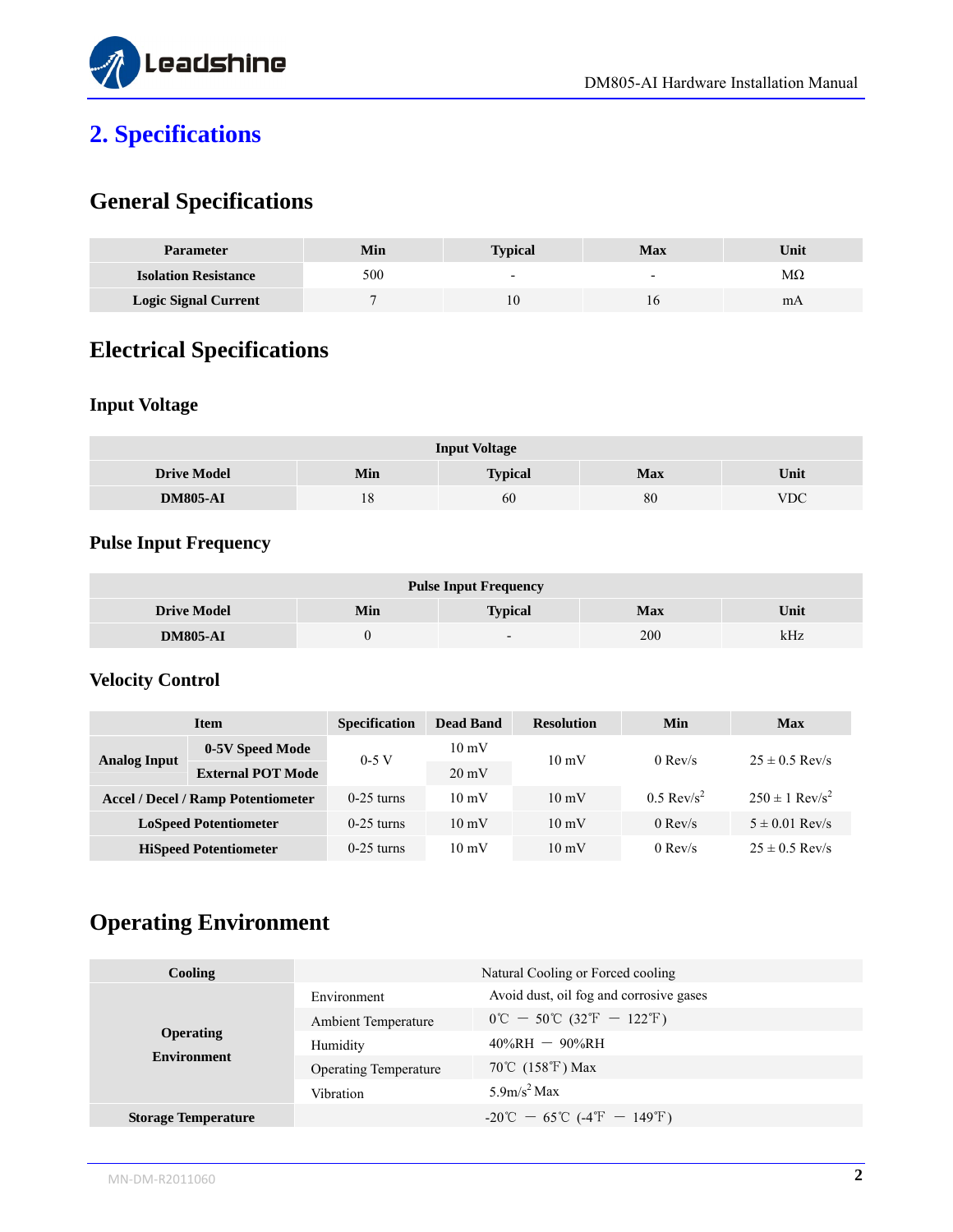

### <span id="page-7-0"></span>**Mechanical Specifications**



### <span id="page-7-1"></span>**Elimination of Heat**

- Driver's reliable working temperature should be <70℃(158°F), and motor working temperature should be <80℃(176°F);
- It is recommended to use automatic idle-current mode, namely current automatically reduce to 60% when motor stops, so as to reduce driver heating and motor heating;
- It is recommended to mount the driver vertically to maximize heat sink area. Use forced cooling method to cool the system if necessary.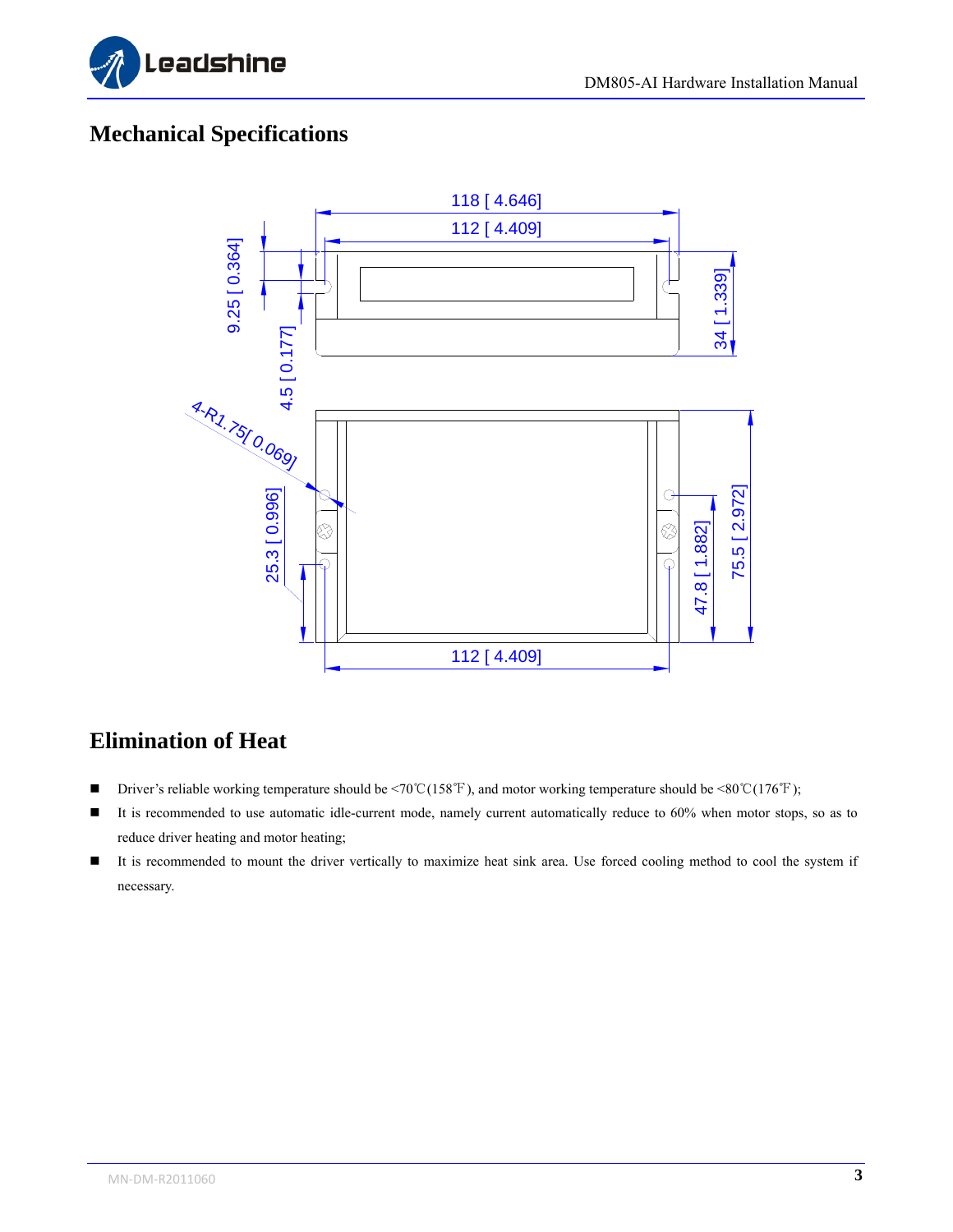

### <span id="page-8-0"></span>**3. Connectors and Interface**

The DM805-AI has three connectors, connector for digital I/O signals connections, connector for analog 0-5V signal connections and connector for power and motor connections. The three parameters are used to preset or adjust the speed, acceleration and deceleration ramp. They have different functions in different modes. The green indicator turns on when the drive is powered on. When error happens, the red indicator flashes periodicity to indicate the error type.



Indicator Green: Power, Red: Fault Potentiometers Adjusting Speed, Acceleration, Deceleration Digital I/O Signal Connector, 6-pin screw terminal, 3.81 mm Analog Signal Connector, 6-pin screw terminal, 3.81 mm Power Connector, 6-pin screw terminal, 3.81 mm space



Auto Tuning: Switch SW4 two times in one second.

RS232 communication port, RJ11, communicating PC software **Note**: It is used to configure and current loop tuning, anti-resonance tuning with the PC software. However, the drive can still work properly without it. The DM805-AI can be fully tuned by the the auto-tuning..

DIP switch, 8 bits, current setting, selecting microstep, operating mode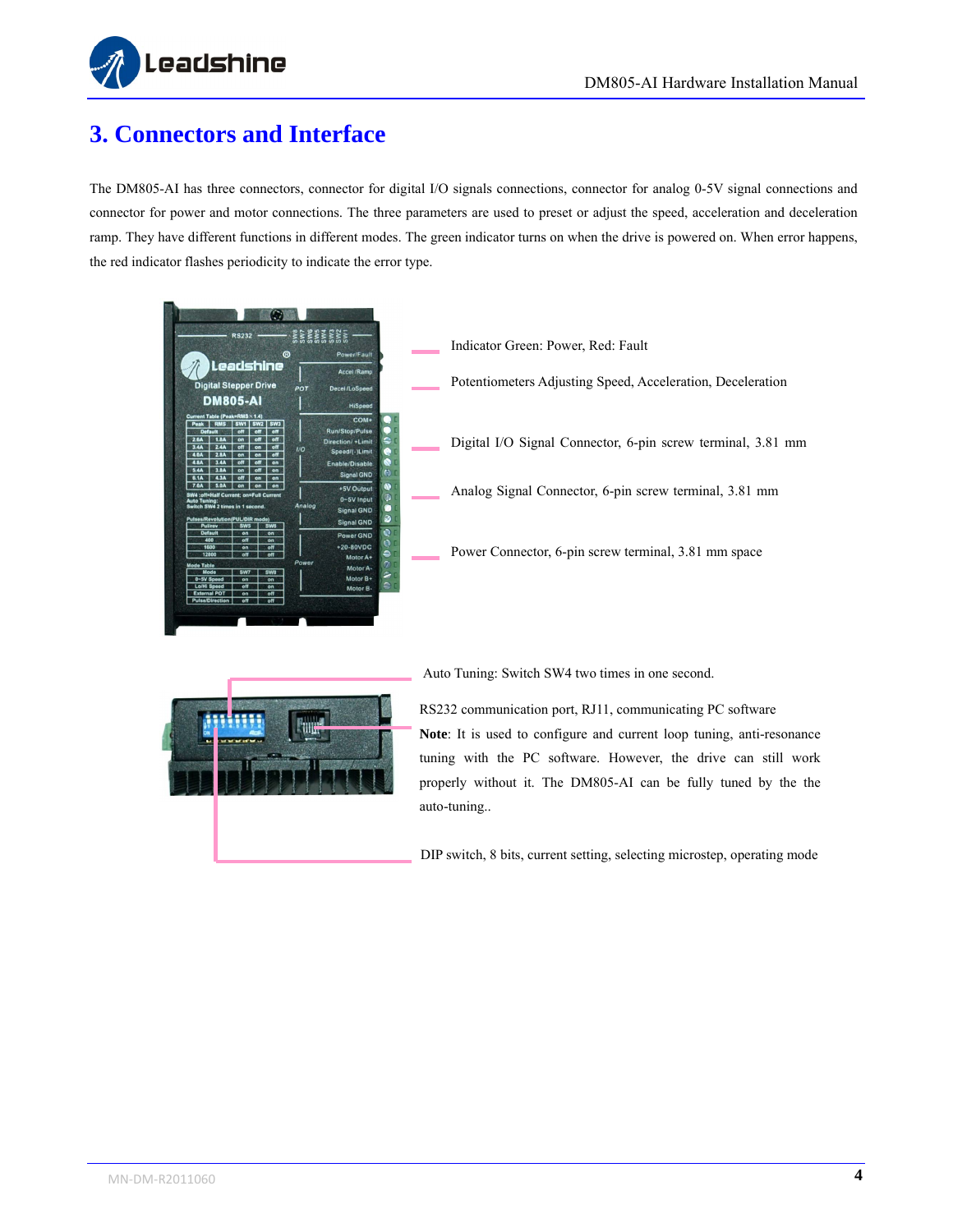



# <span id="page-9-0"></span>**4. Operating Mode**

| Mode                                                                                                                                                                                                                                                                                                                                                                                                                                                                                                                           | SW7         | SW <sub>8</sub> | <b>Description</b>                |
|--------------------------------------------------------------------------------------------------------------------------------------------------------------------------------------------------------------------------------------------------------------------------------------------------------------------------------------------------------------------------------------------------------------------------------------------------------------------------------------------------------------------------------|-------------|-----------------|-----------------------------------|
| $0\negthinspace\negthinspace\negthinspace$ $\negthinspace$ $\negthinspace$ $\negthinspace$ $\negthinspace$ $\negthinspace$ $\negthinspace$ $\negthinspace$ $\negthinspace$ $\negthinspace$ $\negthinspace$ $\negthinspace$ $\negthinspace$ $\negthinspace$ $\negthinspace$ $\negthinspace$ $\negthinspace$ $\negthinspace$ $\negthinspace$ $\negthinspace$ $\negthinspace$ $\negthinspace$ $\negthinspace$ $\negthinspace$ $\negthinspace$ $\negthinspace$ $\negthinspace$ $\negthinspace$ $\negthinspace$ $\negthinspace$ $\$ | on          | on              | Analog 0-5V Speed Mode            |
| Lo/Hi Speed                                                                                                                                                                                                                                                                                                                                                                                                                                                                                                                    | off         | on              | Low and High Speed Mode           |
| <b>External POT</b>                                                                                                                                                                                                                                                                                                                                                                                                                                                                                                            | on          | off             | External Potentiometer Speed Mode |
| <b>Pulse/Direction</b>                                                                                                                                                                                                                                                                                                                                                                                                                                                                                                         | $\alpha$ ff | $\alpha$ ff     | Pulse and Direction Position Mode |

The DM805-AI supports four operating modes selected by the DIP switch SW7 and SW8, shown as the following table.

#### <span id="page-9-1"></span>**Analog 0-5V Speed Mode**

In this mode motor speed follows the analog 0-5V input voltage. Motor speed is also proportional to the HiSpeed potentiometer. Direction input controls the motor direction. The actual motor speed is calculated as follows:



#### <span id="page-9-2"></span>**Signal Sequence**

After power-up, the DM805-AI does not response to the analog 0-5V input immediately. The Enable and Run signal should be activated prior to the analog 0-5V input. The drive is enabled when the Enable/Disable input is unconnected and the motor shaft has holding torque at that time. After Run signal is active, the motor speed follows the analog 0-5V input.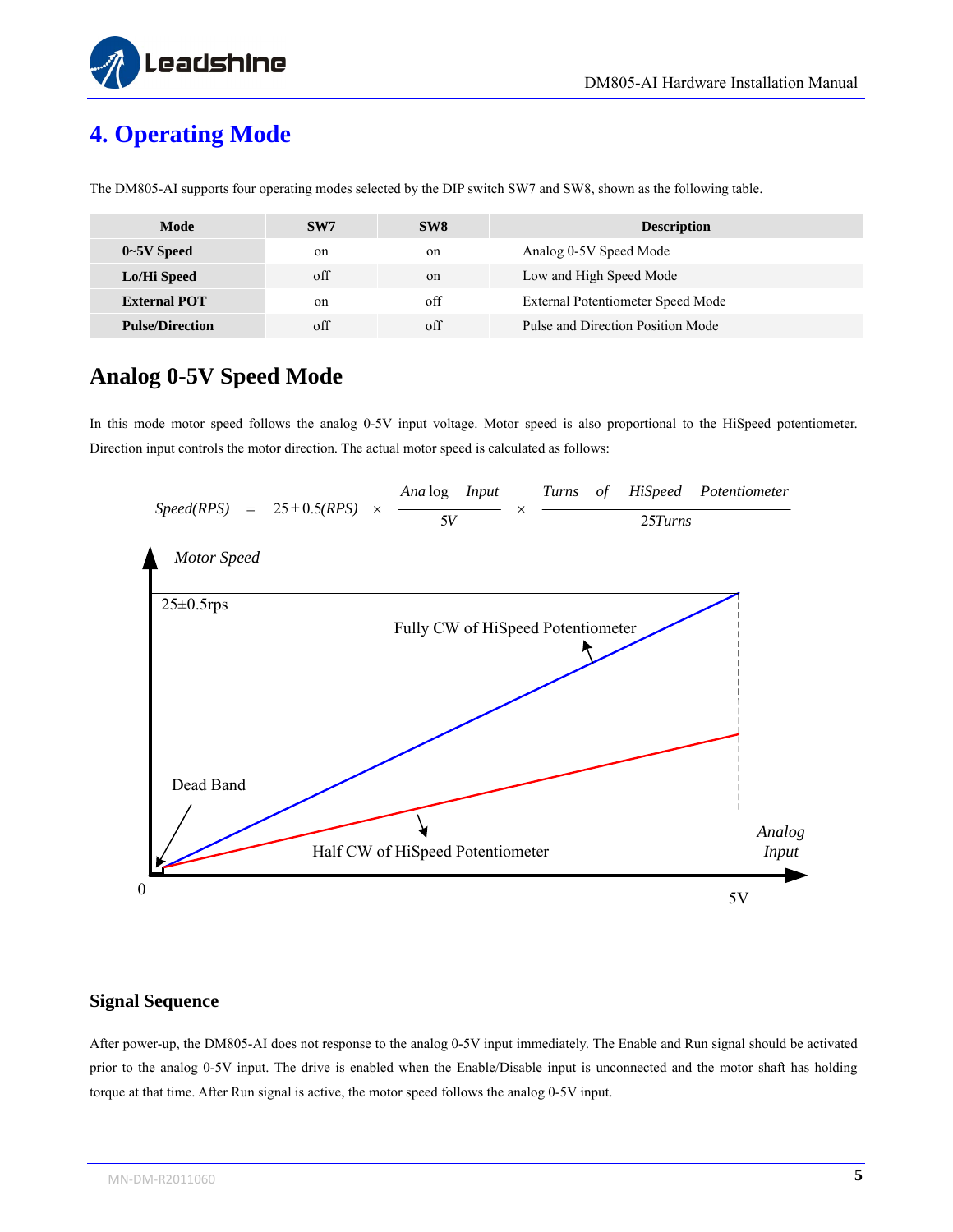



#### <span id="page-10-0"></span>**Ramp Shaping**

There are two potentiometers Accel and Decel for adjusting the acceleration ramp and deceleration ramp, respectively. When the input ramp exceeds the value set by the potentiometer, the actual output ramp will be limited by the potentiometer value.



### <span id="page-10-1"></span>**Low/High Speed Mode**

In low/high speed mode, motor speed is fixed to the value adjusted by the **LoSpeed** or **HiSpeed** Potentiometer, depending on the level of **Speed** input. When the **Speed** input is LOW level, the maximum motor speed adjusted by the LoSpeed potentiometer is 5rps. When the **Speed** input is HIGH level, the maximum motor speed adjusted by the **HighSpeed** is 25rps.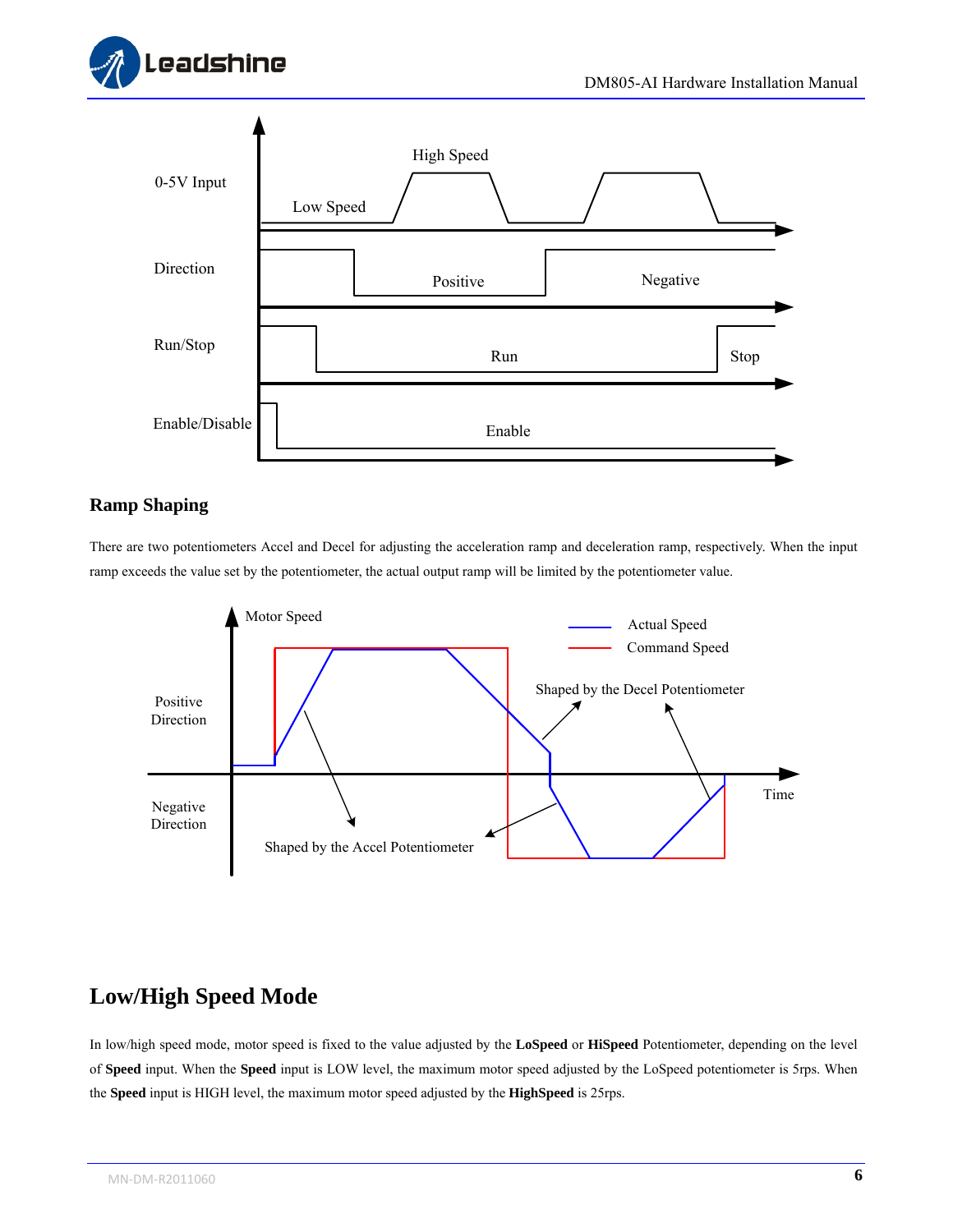



#### <span id="page-11-0"></span>**Signal Sequence**

After power-up, the DM805-AI does not make the motor run immediately. The Enable and Run signal should be activated firstly. Drive is enabled when the Enable/Disable input is unconnected. After **Run** signal is activated, the **Speed** can be applied to the drive for low/high speed selection.

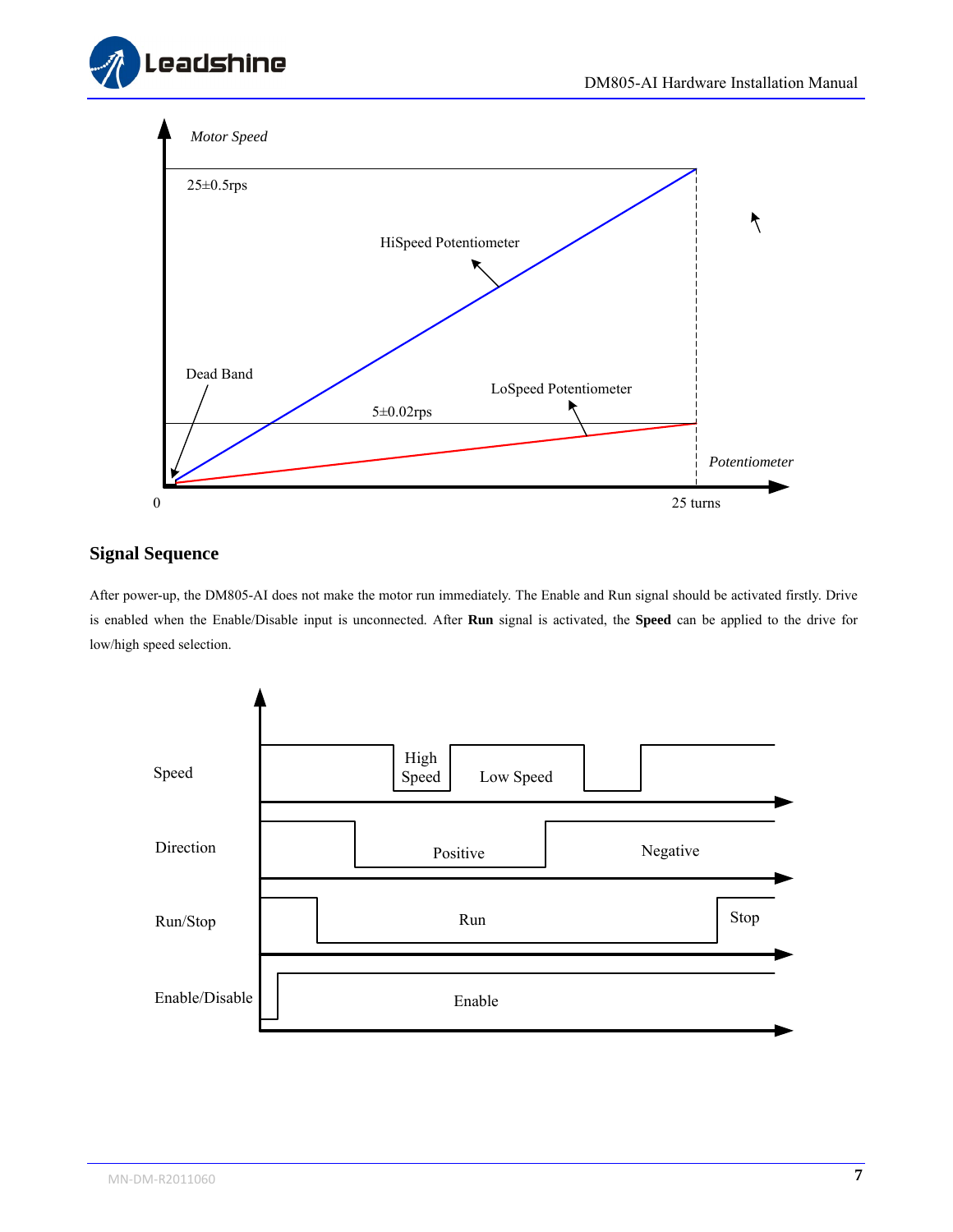

#### <span id="page-12-0"></span>**Ramp Shaping**

When motor speed switches between low and high or changes direction, the acceleration/deceleration ramp adjusted by the Ramp potentiometer will be inserted automatically for smooth motion.

**Note:** Do not adjust too small or too high Ramp. Otherwise the stepper motor may stall when switching between low and high speed.



#### <span id="page-12-1"></span>**External Potentiometer Mode**

In this mode motor speed follows the analog 0-5V input voltage. Motor speed is also proportional to the HiSpeed potentiometer. When the analog input is 0-2.5V, the motor runs in negative direction. While the analog input is 2.5-5V, the motor runs in positive direction.

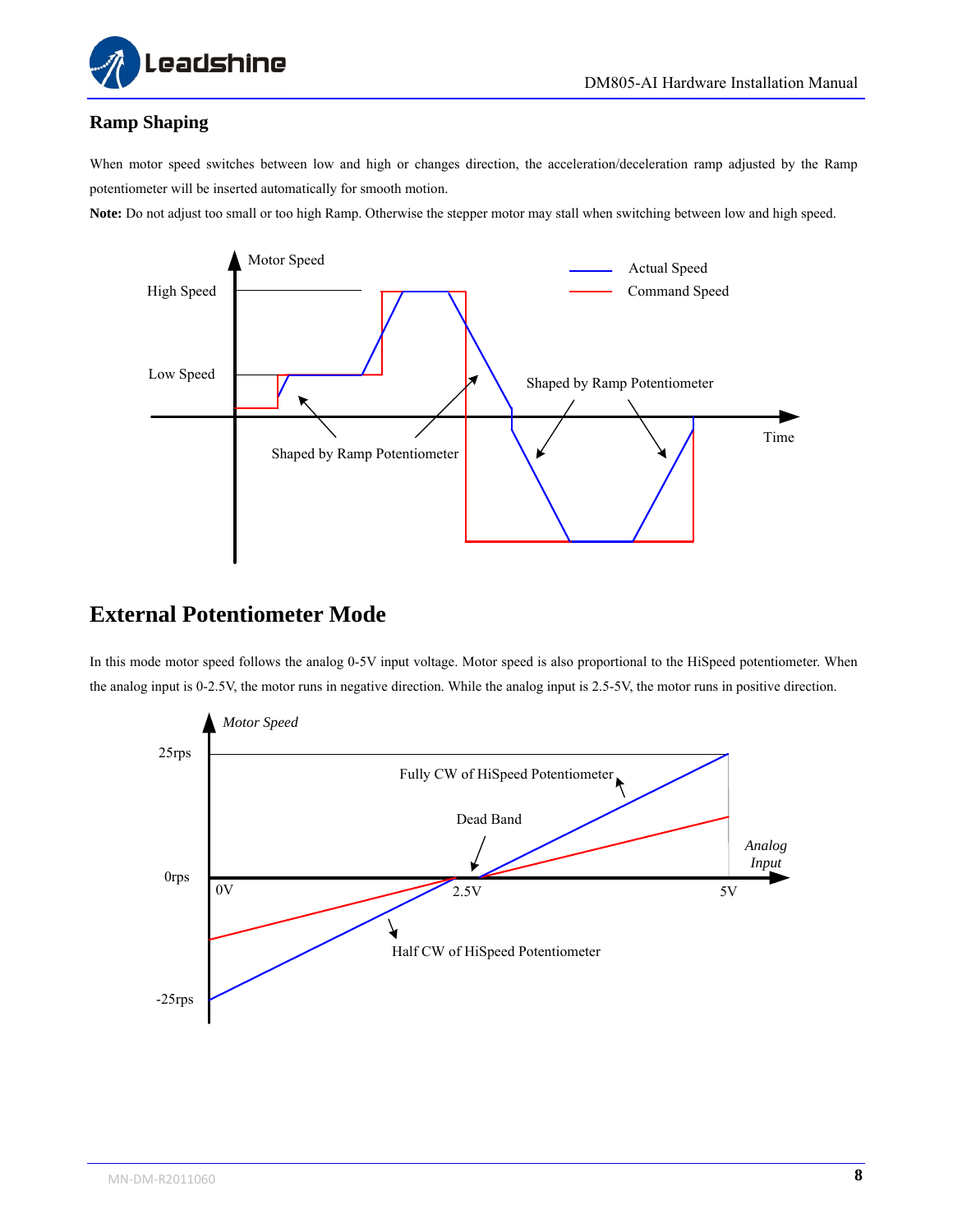

#### <span id="page-13-0"></span>**Signal Sequence**



#### <span id="page-13-1"></span>**Ramp Shaping**

There are two potentiometers Accel and Decel for adjusting the acceleration ramp and deceleration ramp, respectively. When the input ramp exceeds the value set by the potentiometer, the actual output ramp will be limited by the potentiometer value.



### <span id="page-13-2"></span>**Pulse/Direction Mode**

In this mode motor speed is the proportional to the pulse input frequency and motor rotary angle is controlled by the pulse counts. The microstep can be selected by the DIP switch SW5 and SW6.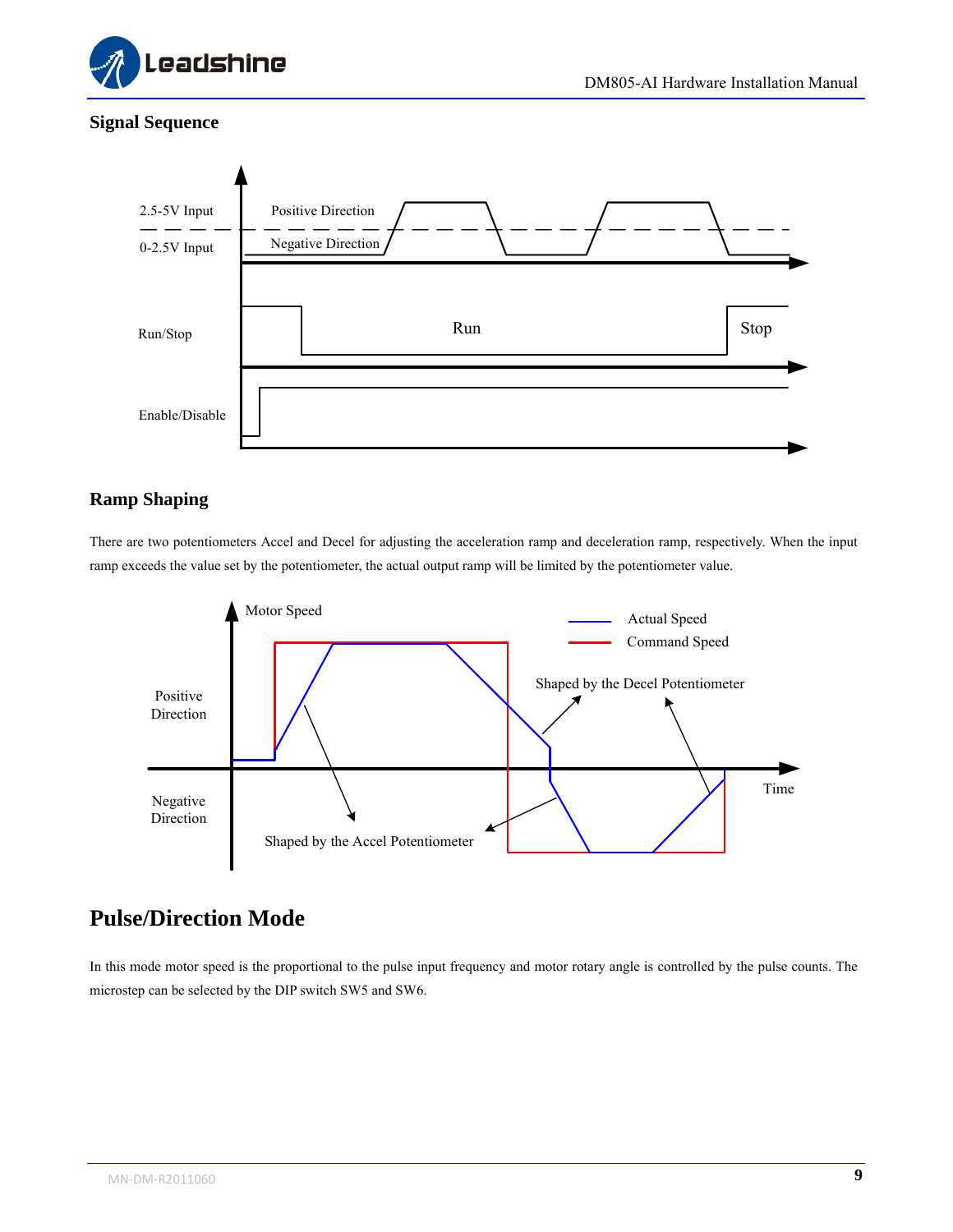

## <span id="page-14-0"></span>**5. Control Signal Requirement**

#### <span id="page-14-1"></span>**Pulse/Direction Mode**

DM805-AI can support Pulse/Direction and CW/CCW control signal modes. In order to avoid some fault operations and deviations, PUL, DIR and ENA should abide by some rules, shown as following diagram:



#### **Remark:**

- a) ENA must be ahead of DIR by at least 5us. Usually, ENA+ and ENA- are NC (not connected).
- b) DIR must be ahead of PUL active edge by 5us to ensure correct direction;
- c) Pulse width not less than2.5us;
- d) Low level width not less than 2.5us.

### <span id="page-14-2"></span>**6. Connecting the Motor**

The DM805-AI can drive any 2-pahse and 4-pahse hybrid stepping motors.

#### <span id="page-14-3"></span>**4-lead Motors Connections**

4 lead motors are the least flexible but easiest to wire. Speed and torque will depend on winding inductance. In setting the drive output current, multiply the specified phase current by 1.4 to determine the peak output current.

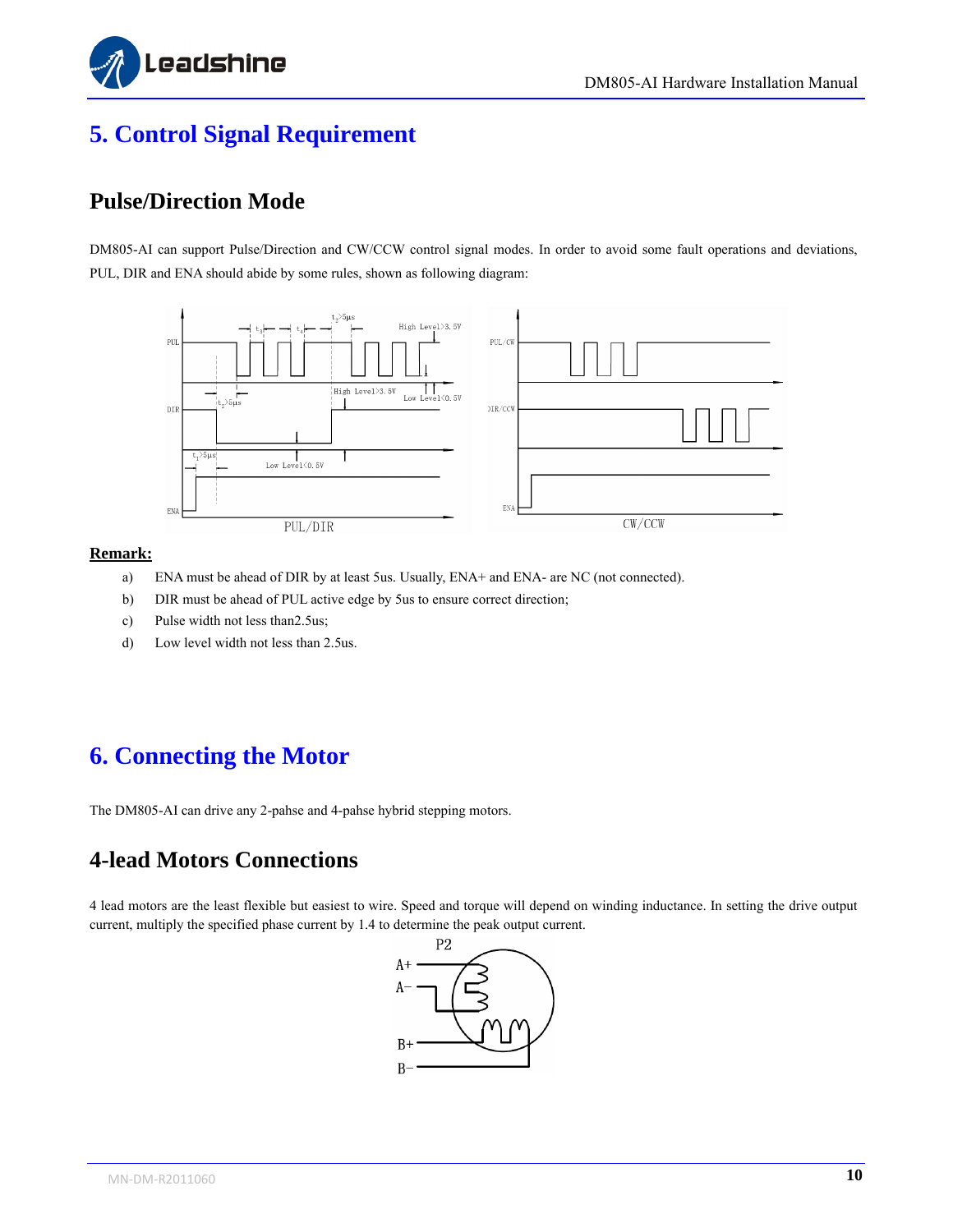

#### <span id="page-15-0"></span>**6-lead Motors Connections**

Like 8 lead stepping motors, 6 lead motors have two configurations available for high speed or high torque operation. The higher speed configuration, or half coil, is so described because it uses one half of the motor's inductor windings. The higher torque configuration, or full coil, uses the full windings of the phases.

#### <span id="page-15-1"></span>**Half Coil Configurations**

As previously stated, the half coil configuration uses 50% of the motor phase windings. This gives lower inductance, hence, lower torque output. Like the parallel connection of 8 lead motor, the torque output will be more stable at higher speeds. This configuration is also referred to as half chopper. In setting the drive output current multiply the specified per phase (or unipolar) current rating by 1.4 to determine the peak output current.



#### <span id="page-15-2"></span>**Full Coil Configurations**

The full coil configuration on a six lead motor should be used in applications where higher torque at lower speeds is desired. This configuration is also referred to as full copper. In full coil mode, the motors should be run at only 70% of their rated current to prevent over heating.



#### <span id="page-15-3"></span>**8-lead Motors Connections**

8 lead motors offer a high degree of flexibility to the system designer in that they may be connected in series or parallel, thus satisfying a wide range of applications.

#### <span id="page-15-4"></span>**Series Connections**

A series motor configuration would typically be used in applications where a higher torque at lower speeds is required. Because this configuration has the most inductance, the performance will start to degrade at higher speeds. In series mode, the motors should also be run at only 70% of their rated current to prevent over heating.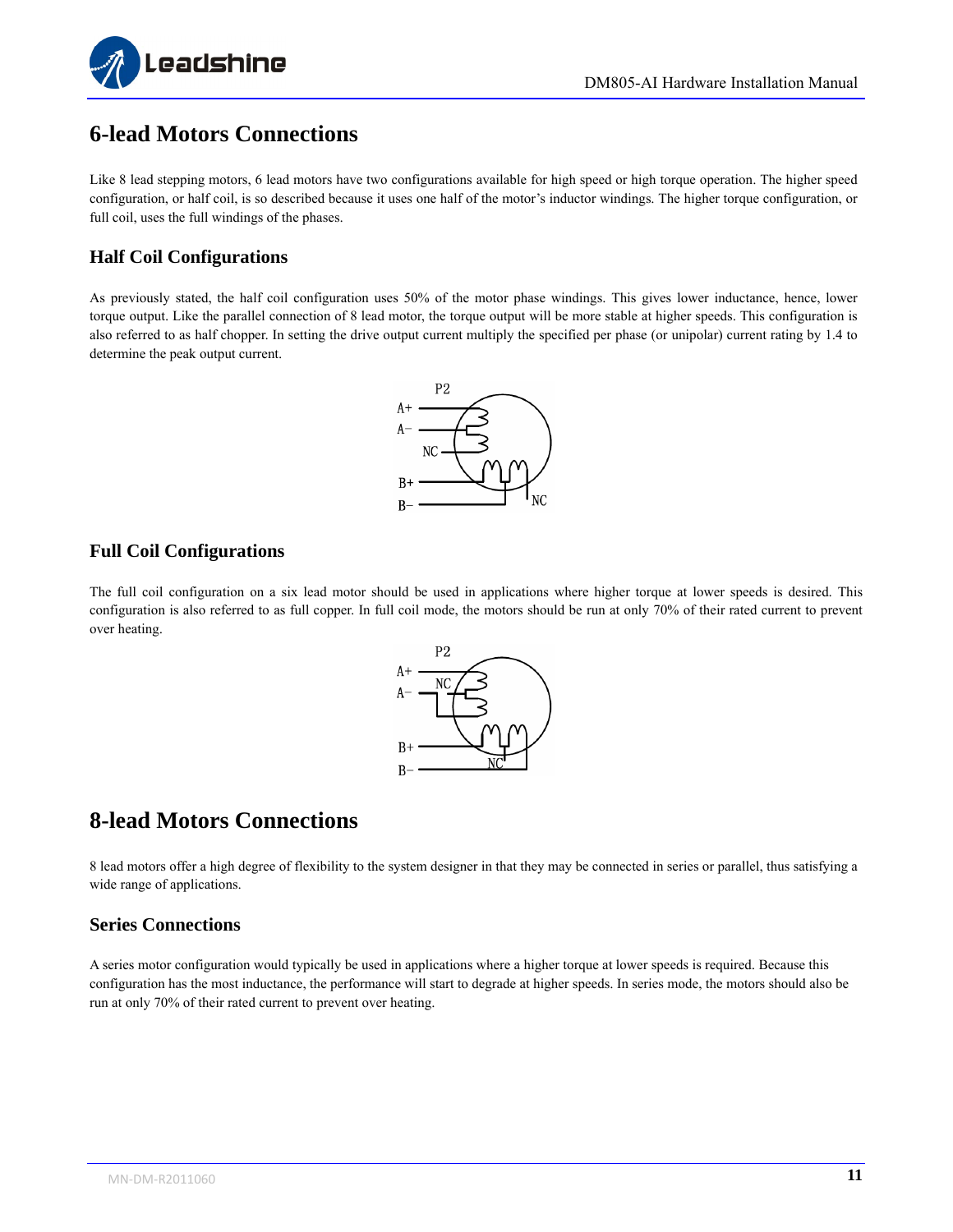



#### <span id="page-16-0"></span>**Parallel Connections**

An 8 lead motor in a parallel configuration offers a more stable, but lower torque at lower speeds. But because of the lower inductance, there will be higher torque at higher speeds. Multiply the per phase (or unipolar) current rating by 1.96, or the bipolar current rating by 1.4, to determine the peak output current.



**NEVER** disconnect or connect the motor while the power source is energized.

### <span id="page-16-1"></span>**7. Power Supply Selection**

The DM805-AI can match medium and small size stepping motors (from NEMA frame size 14 to 34) made by Leadshine or other motor manufactures around the world. To achieve good driving performances, it is important to select supply voltage and output current properly. Generally speaking, supply voltage determines the high speed performance of the motor, while output current determines the output torque of the driven motor (particularly at lower speed). Higher supply voltage will allow higher motor speed to be achieved, at the price of more noise and heating. If the motion speed requirement is low, it's better to use lower supply voltage to decrease noise, heating and improve reliability.

#### <span id="page-16-2"></span>**Regulated or Unregulated Power Supply**

Both regulated and unregulated power supplies can be used to supply the drive. However, unregulated power supplies are preferred due to their ability to withstand current surge. If regulated power supplies (such as most switching supplies.) are indeed used, it is important to have large current output rating to avoid problems like current clamp, for example using 4A supply for 3A motor-drive operation. On the other hand, if unregulated supply is used, one may use a power supply of lower current rating than that of motor (typically  $50\%$   $\sim$ 70% of motor current). The reason is that the drive draws current from the power supply capacitor of the unregulated supply only during the ON duration of the PWM cycle, but not during the OFF duration. Therefore, the average current withdrawn from power supply is considerably less than motor current. For example, two 3A motors can be well supplied by one power supply of 4A rating.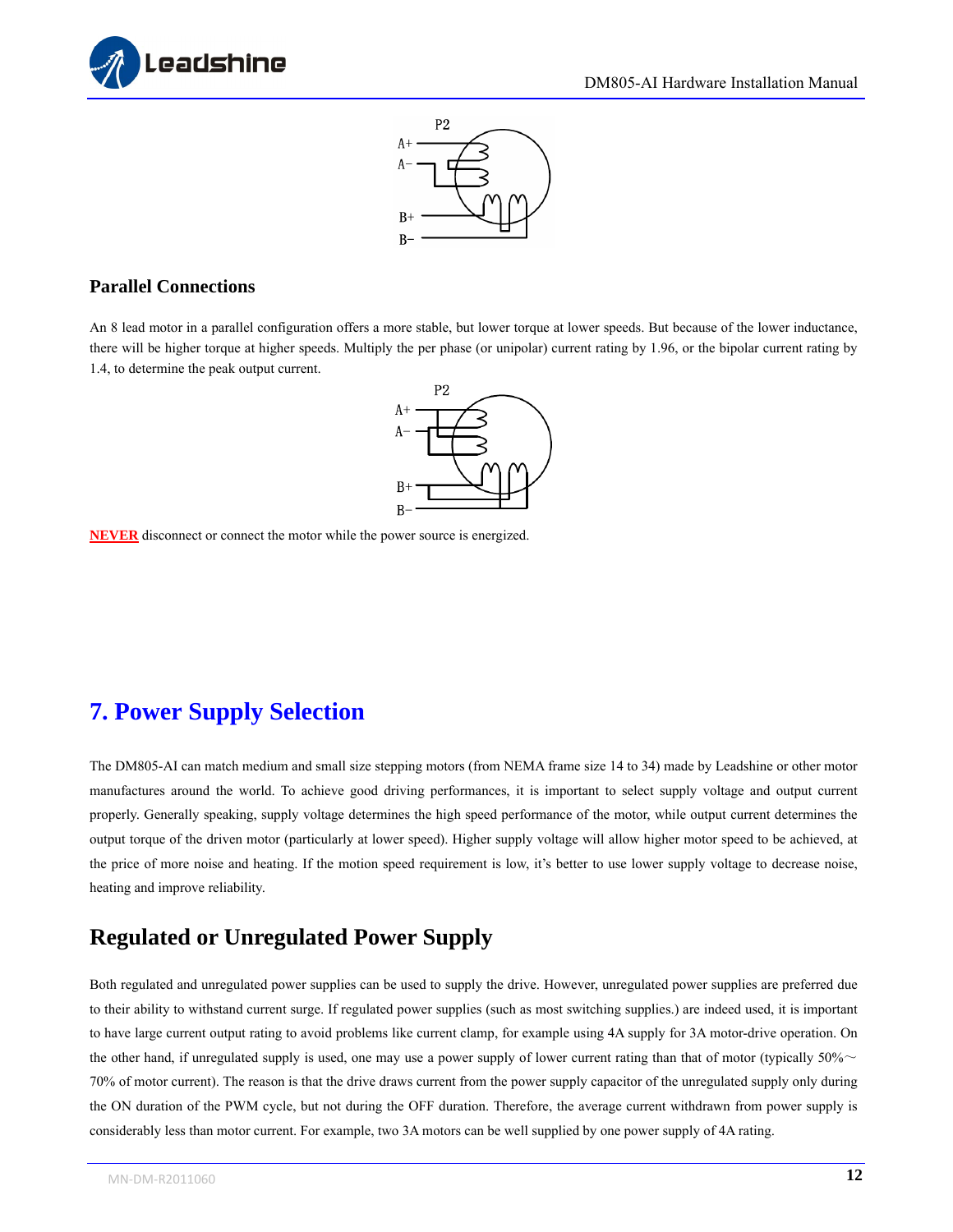

### <span id="page-17-0"></span>**Multiple Drives**

It is recommended to have multiple drives to share one power supply to reduce cost, if the supply has enough capacity. To avoid cross interference, DO NOT daisy-chain the power supply input pins of the drives. Instead, please connect them to power supply separately.

# <span id="page-17-1"></span>**Selecting Supply Voltage**

The power MOSFETS inside the DM805-AI can actually operate with wider voltage range than the input specification. Higher supply voltage can increase motor torque at higher speeds, thus helpful for avoiding losing steps. However, higher voltage may cause bigger motor vibration at lower speed, and it may also cause over-voltage protection or even drive damage. Therefore, it is suggested to choose only sufficiently high supply voltage for intended applications, and it is suggested to use power supplies with theoretical output voltage of drive's minimum + 10% to drive's maximum – 10%, leaving room for power fluctuation and back-EMF.



The recommended power supply voltage for DM805-AI is 24-72VDC: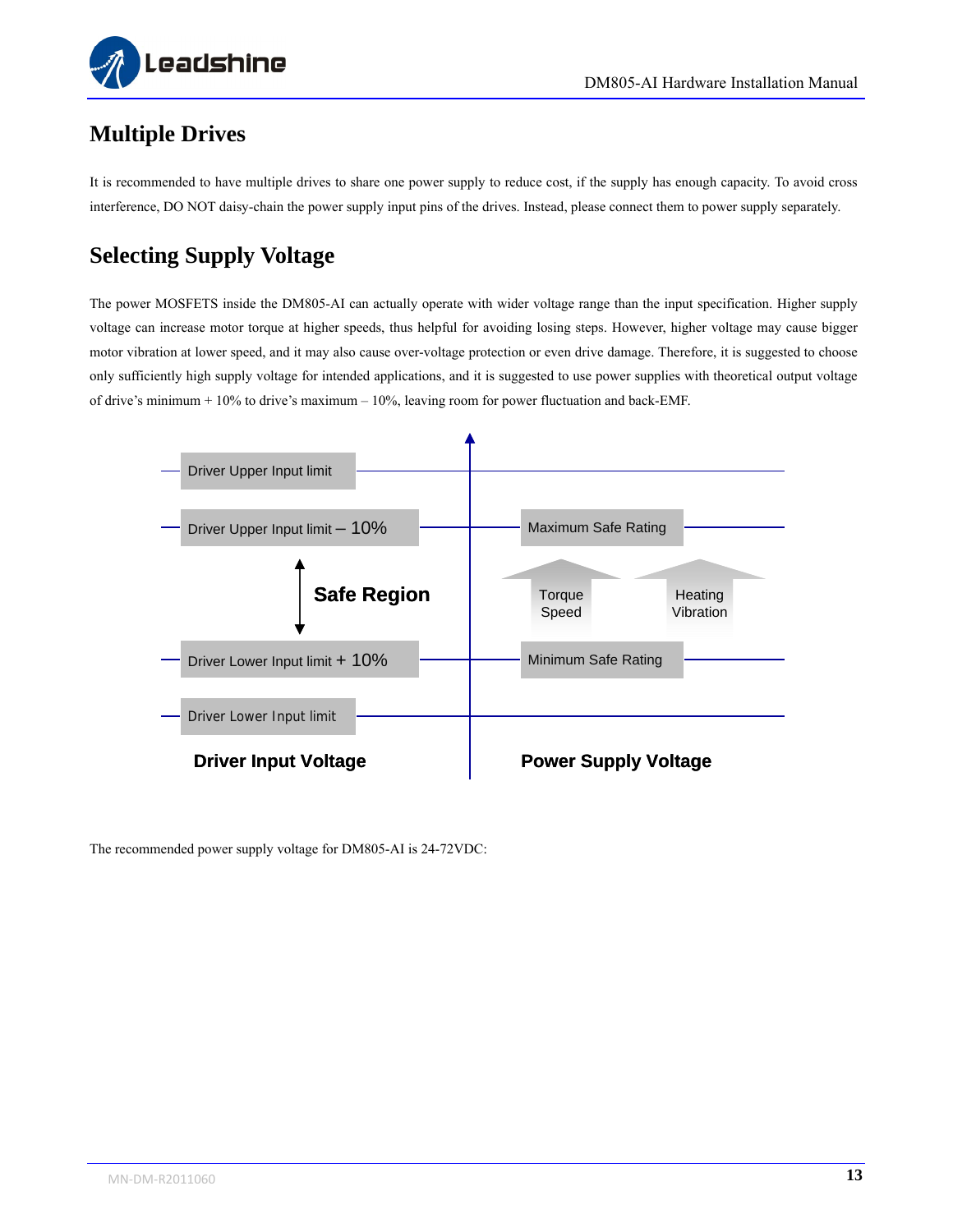

### <span id="page-18-0"></span>**8. Typical Connection**

### <span id="page-18-1"></span>**Analog 0-5V Speed Mode**

The 5V output of DM805-AI is connected to the COM+. The input signal is activated when it is short circuit to the signal GND. When the **Limit** switch is activated, the motor shaft will be free and the red indicator is on.

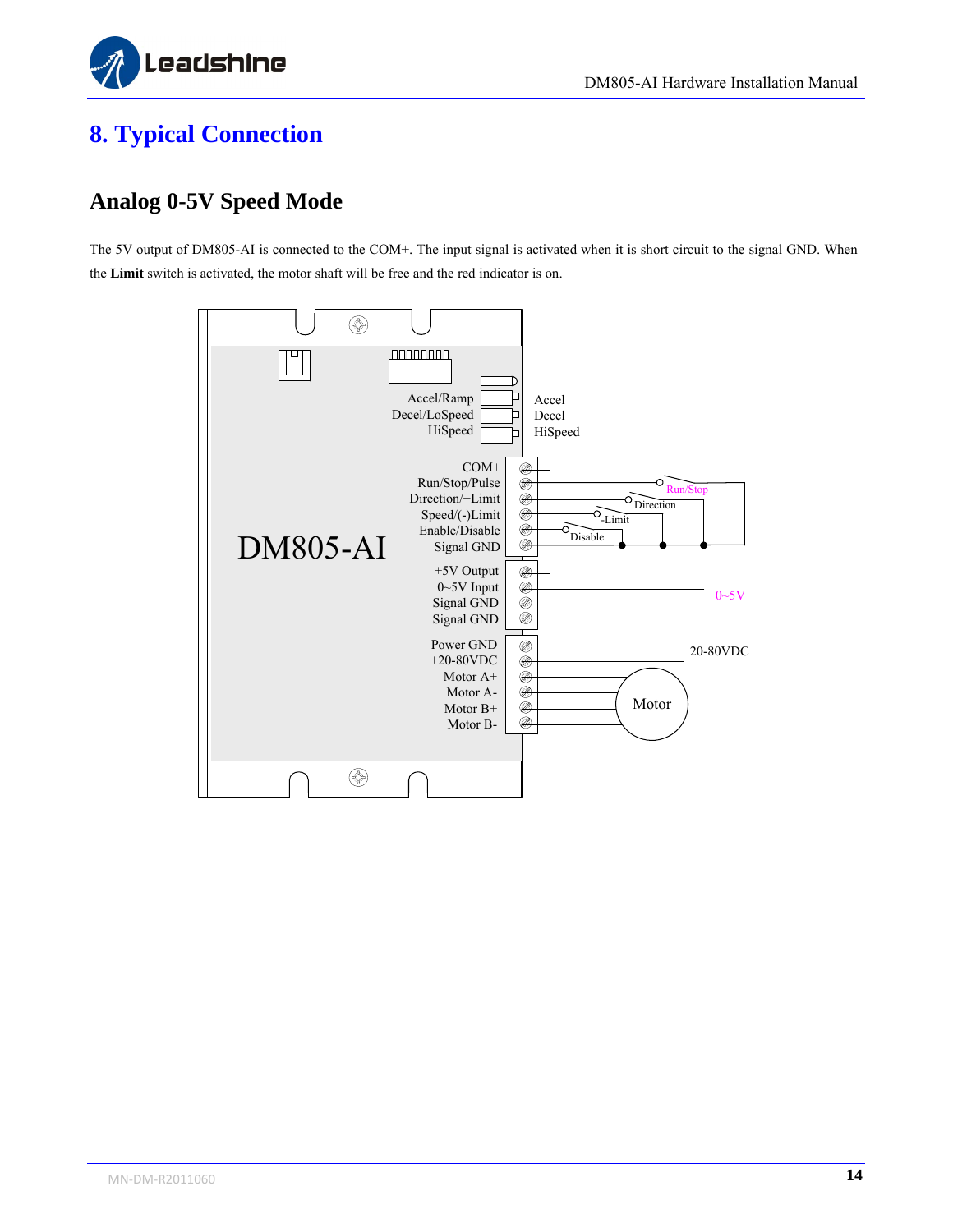

### <span id="page-19-0"></span>**Low/High Speed Mode**

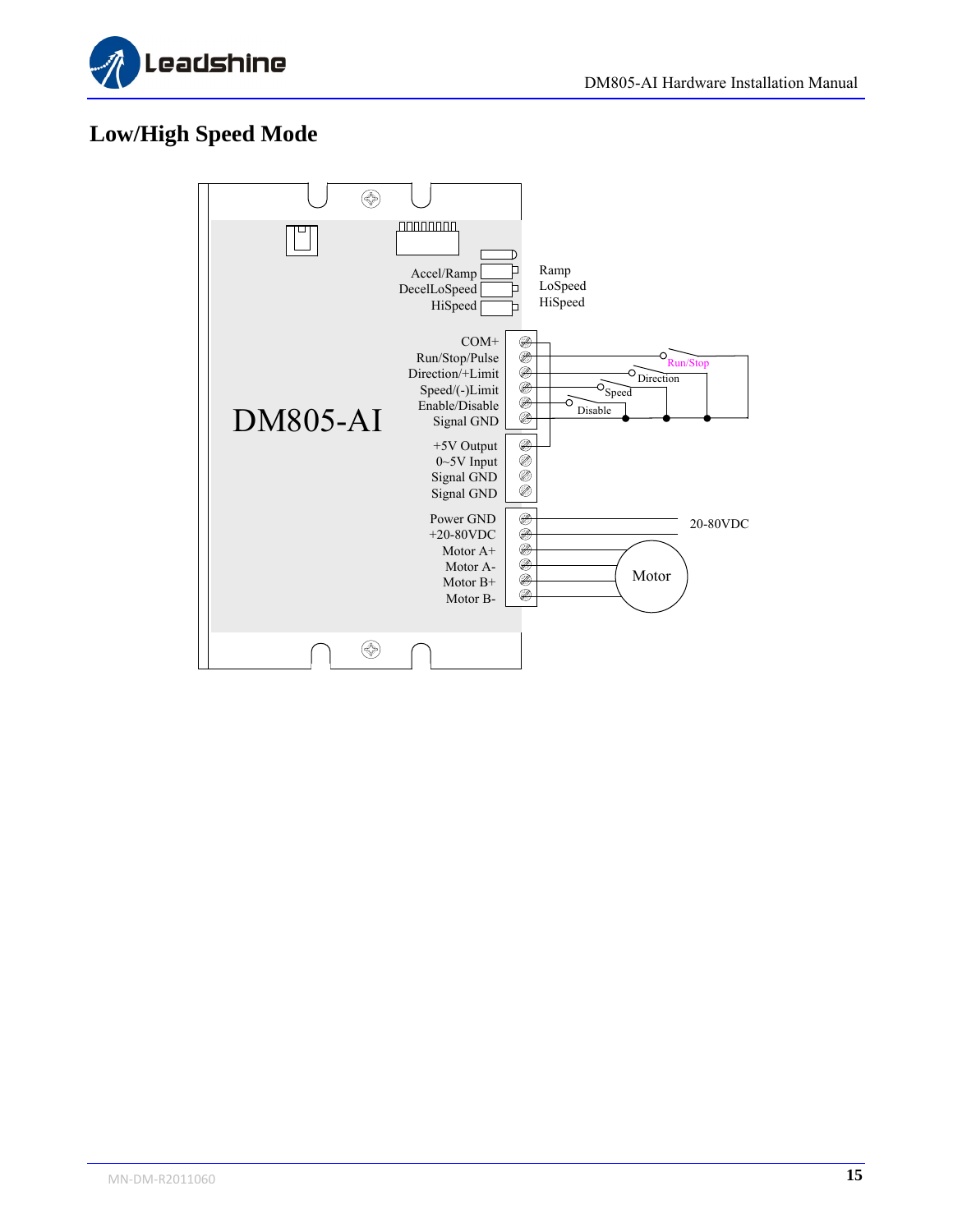



#### <span id="page-20-0"></span>**External Potentiometer Mode**

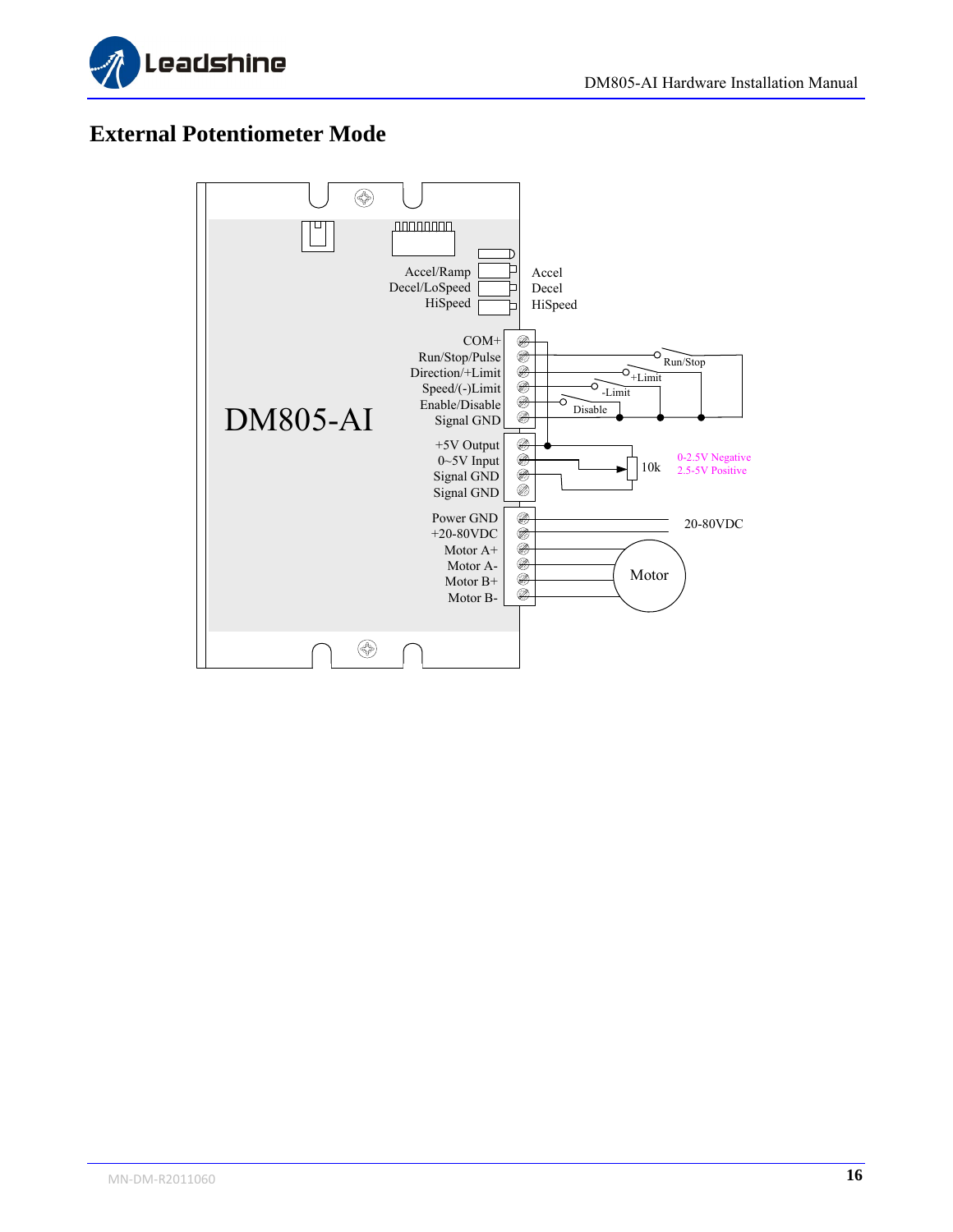

### <span id="page-21-0"></span>**Pulse/Direction Mode**



A complete stepping system should include stepping motor, stepping drive, power supply and controller (pulse generator).

### <span id="page-21-1"></span>**9. Wiring Notes**

- In order to improve anti-interference performance of the drive, it is recommended to use twisted pair shield cable.
- To prevent noise incurred in PUL/DIR signal, pulse/direction signal wires and motor wires should not be tied up together. It is better to separate them by at least 10 cm, otherwise the disturbing signals generated by motor will easily disturb pulse direction signals, causing motor position error, system instability and other failures.
- If a power supply serves several drives, separately connecting the drives is recommended instead of daisy-chaining.
- It is prohibited to pull and plug connector P2 while the drive is powered ON, because there is high current flowing through motor coils (even when motor is at standstill). Pulling or plugging connector P2 with power on will cause extremely high back-EMF voltage surge, which may damage the drive.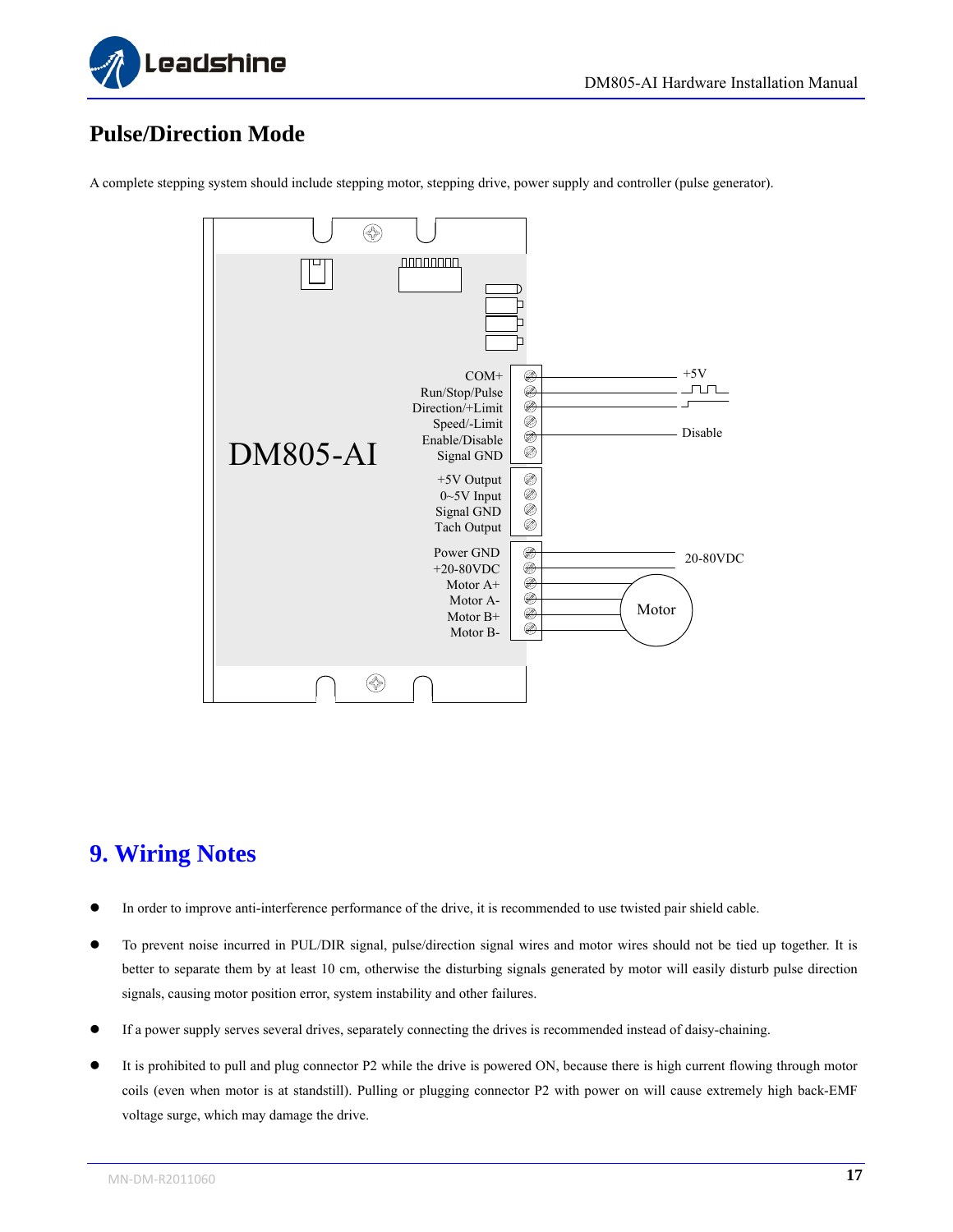

## <span id="page-22-0"></span>**10. Configure the Drive**

The DM805-AI uses an 8-bit DIP switch to set operating mode, microstep resolution and motor operating current as follows. The dynamic current setting by SW1, SW2 and SW3 is active for all operating mode. The microstep resolution setting by SW5 and SW6 only takes effect in Pulse/Direction mode. SW4 is used to set the idle current and auto-configure the drive when it is first time installation.



#### <span id="page-22-1"></span>**Auto Configuration by SW4**

To get the optimized performance, switch SW4 two times in one second to identify the motor parameter after power-up if it is the first time installation. The motor parameter is identified and the drive's current loop parameters are calculated automatically when SW4 is activated. The motor shaft will have a little vibration during auto-configuration. If the user changes the motor or the power supply, don't forget to activate SW4 once again.

Sometimes the result of the auto-configuration is not good. This will happen to the stepper motor with large inductance or resistance. The user needs to tune the current loop parameter manually. Please refer to the software manual of the DM805-AI.



#### **Auto configuration: Switch SW4 two times in one second.**

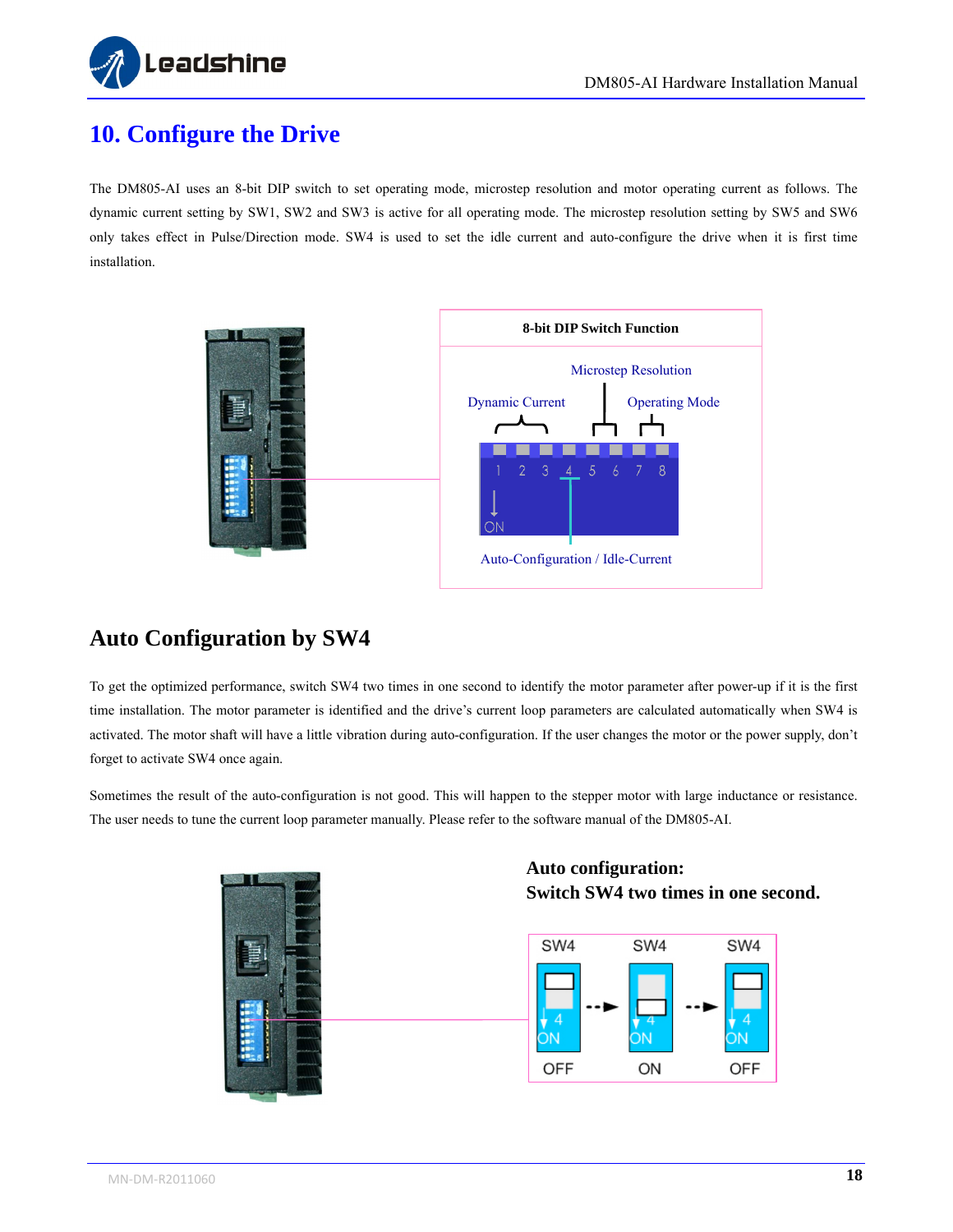

#### <span id="page-23-0"></span>**Selecting Operating Mode**

| Mode                   | SW <sub>7</sub> | SW <sub>8</sub> | <b>Description</b>                |
|------------------------|-----------------|-----------------|-----------------------------------|
| $0\neg 5V$ Speed       | on              | on              | Analog 0-5V Speed Mode            |
| Lo/Hi Speed            | $\alpha$ ff     | $_{\rm on}$     | Low and High Speed Mode           |
| <b>External POT</b>    | on              | off             | External Potentiometer Speed Mode |
| <b>Pulse/Direction</b> | off             | $\alpha$ ff     | Pulse and Direction Position Mode |

**Note**: Remove power supply before changing operating mode.

#### <span id="page-23-1"></span>**Microstep Resolution Selection**

In Pulse/Direction mode, microstep resolution is selected by SW4 and SW5. The stepper motor moves one step when one pulse is applied to the stepper drive. If microstep is 1, the step angle is a full step which is 1.8 degree for 2-phase stepper motor and 1.2 degree for 3-hpase stepper motor. Microstep can be taken as the divisions of one full step. For example, stepper motor moves half of the full step when the microstep is 2. For 2-phase stepper motor and drive, we have the following formula to calculate the microstep resolution, or pulse counts of one motor shaft revolution:

*Microstep* Re *solution* 200 *Microstep*

The motor speed can be calculated as follows:

*Microstep* Re solution *Pulse Input Frequency*  $Motor$  *Speed*(*RPS*) =

When selecting the drive's microstep resolution for the system:

- Consider the MAX speed needed, MAX input frequency of driver and MAX output frequency of the controller.
- 1600 pulses/revolution (8 Microstep) is suitable for most application.
- >1600 pulses/revolution only increase smoothness but not resolution.
- For digital driver, Microstep resolution is not important.

#### <span id="page-23-2"></span>**Current Settings**

#### <span id="page-23-3"></span>**Dynamic current setting**

For a given motor, higher drive current will make the motor to output more torque, but at the same time causes more heating in the motor and drive. Therefore, output current is generally set to be such that the motor will not overheat for long time operation. Since parallel and serial connections of motor coils will significantly change resulting inductance and resistance, it is therefore important to set drive output current depending on motor phase current, motor leads and connection methods. Phase current rating supplied by motor manufacturer is important in selecting drive current, however the selection also depends on leads and connections.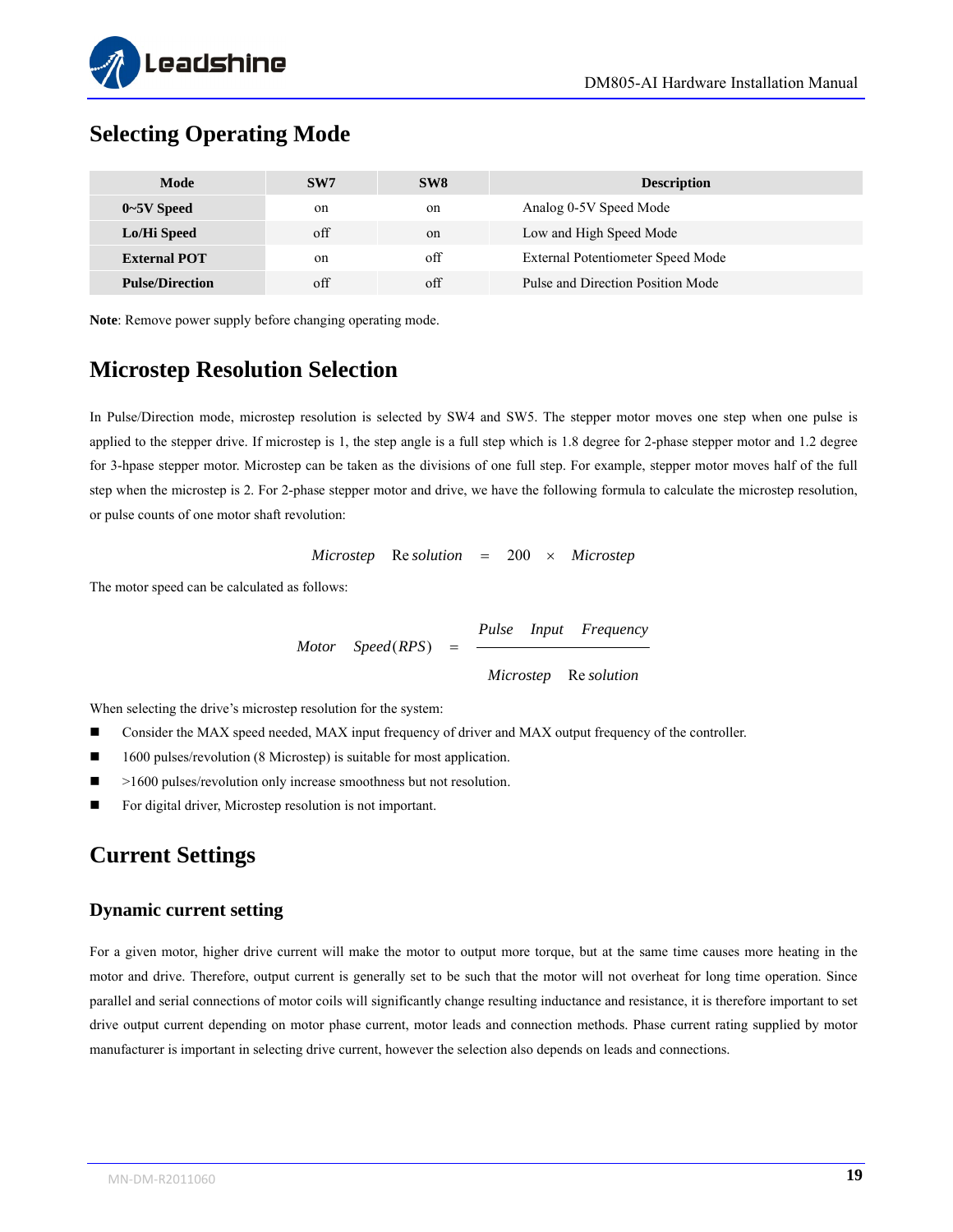

#### <span id="page-24-0"></span>**Idle current setting**

When there is no pulse applied to the DM805-AI and the time exceeds the idle-time which can be configured via the PC based software, the drive goes into idle status. SW4 is used to set the idle-current, OFF meaning that the motor coil current is automatic reduced, and ON meaning that current is the same as the selected dynamic current.

By default, the current automatically reduced to 60% of the selected dynamic current two second after the last pulse. Theoretically, this will reduce motor heating to 36% (due to  $P=I^2*R$ ) of the original value. If the user wants to change the idle time and current reduction rate, please consult the DM805-AI's software manual.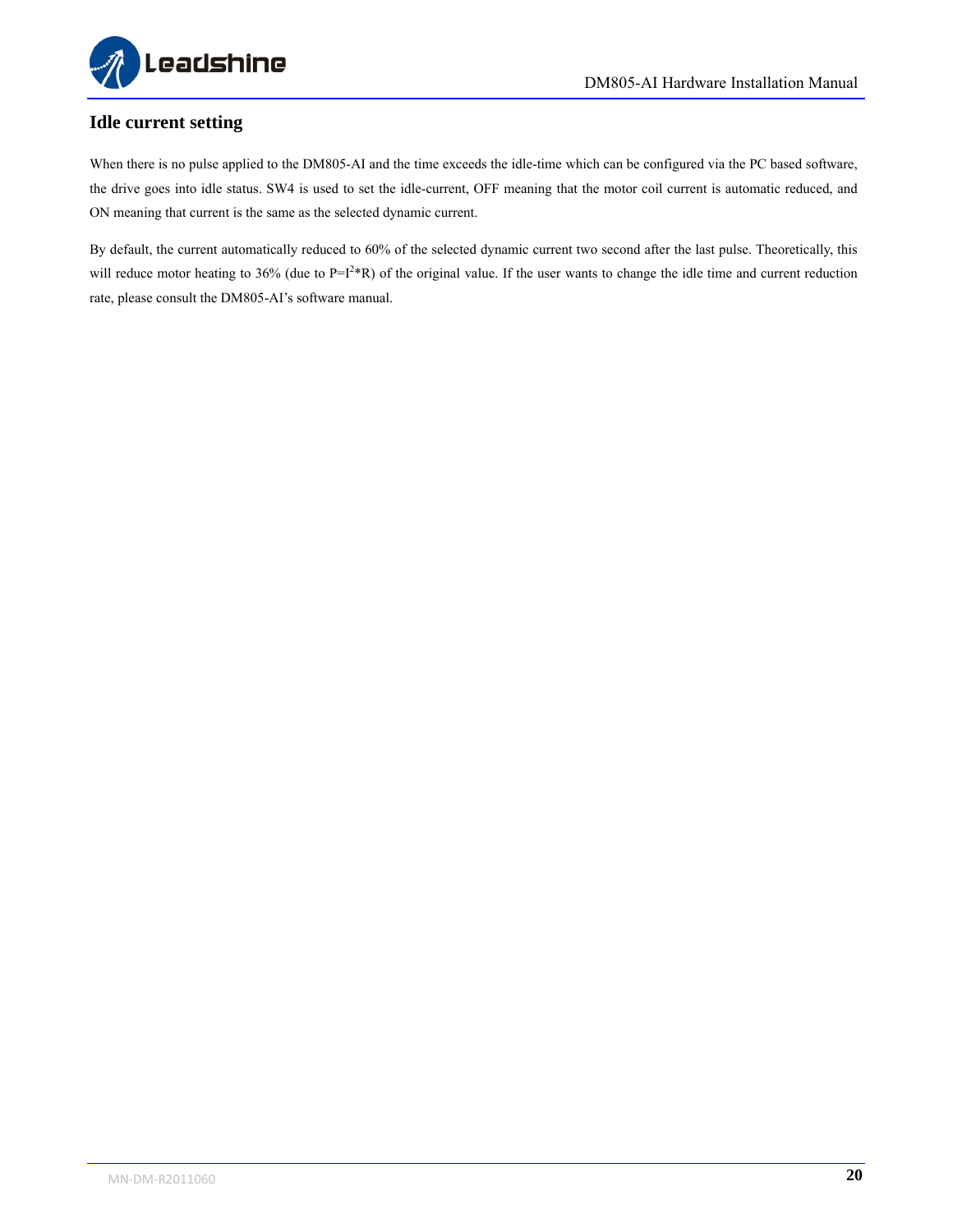

### <span id="page-25-0"></span>**11. Protection Functions**

To improve reliability, the drive incorporates some built-in protection functions. The DM805-AI uses one RED LED to indicate what protection has been activated. The periodic time of RED is 3 or 5 s (seconds), and how many times the RED turns on indicates what protection has been activated. Because only one protection can be displayed by RED LED, so the drive will decide what error to display according to their priorities. See the following **Protection Indications** table for displaying priorities.

#### <span id="page-25-1"></span>**Over-current Protection**

Over-current protection will be activated when continuous current exceeds the limit or in case of short circuit between motor coils or between motor coil and ground, and RED LED will turn on once within each periodic time.

#### <span id="page-25-2"></span>**Over-voltage Protection**

When power supply voltage exceeds the limit, protection will be activated and RED LED will turn on twice within each periodic time.

**Note:** When above protections are active, the motor shaft will be free or the LED will blink. Reset the drive by repowering it to make it function properly after removing above problems. Since there is no protection against power leads  $(+, -)$  reversal, it is critical to make sure that power supply leads correctly connected to drive. Otherwise, the drive will be damaged instantly.

#### **Protection Indications**

<span id="page-25-3"></span>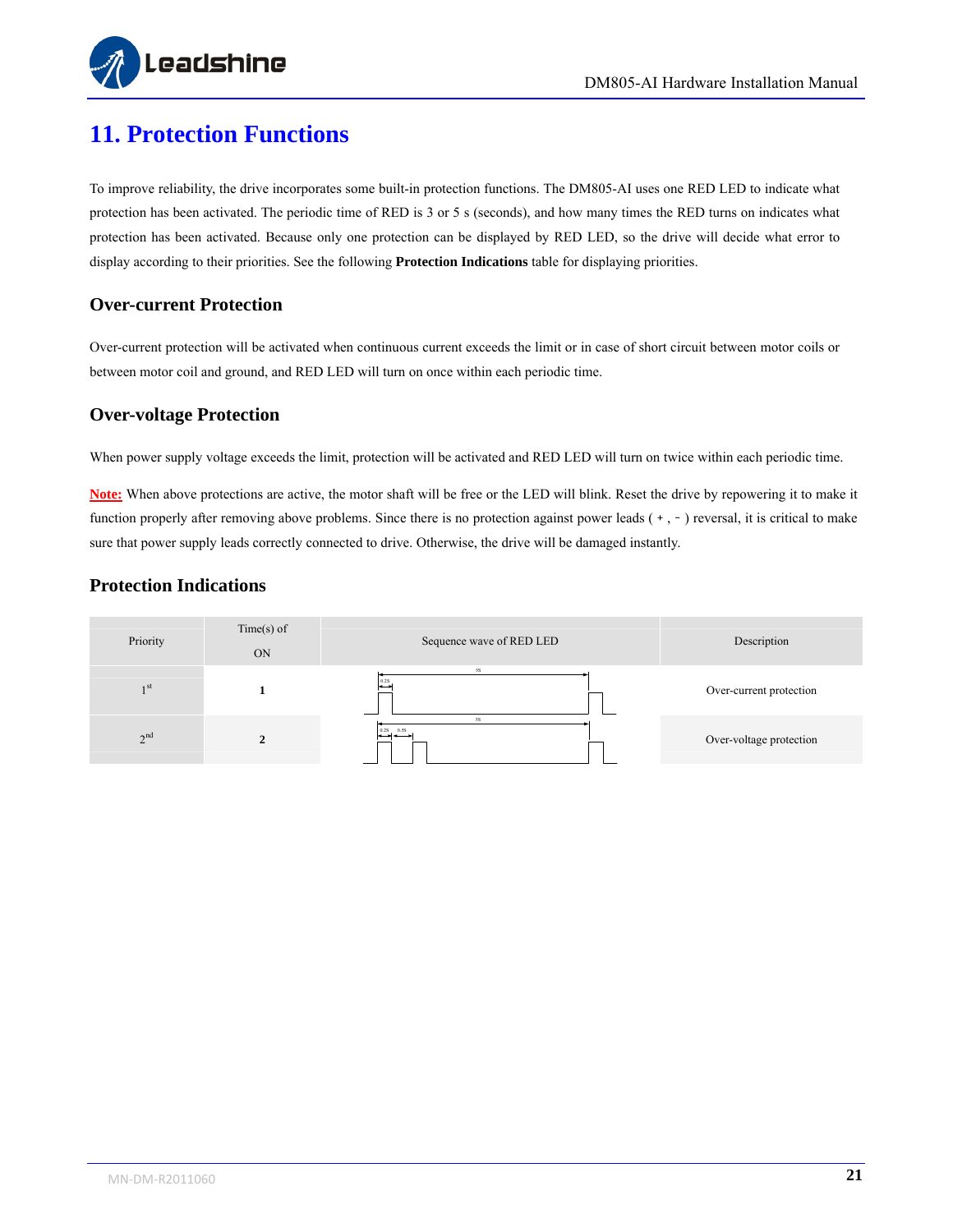

# <span id="page-26-0"></span>**12. Frequently Asked Questions**

In the event that your drive doesn't operate properly, the first step is to identify whether the problem is electrical or mechanical in nature. The next step is to isolate the system component that is causing the problem. As part of this process you may have to disconnect the individual components that make up your system and verify that they operate independently. It is important to document each step in the troubleshooting process. You may need this documentation to refer back to at a later date, and these details will greatly assist our Technical Support staff in determining the problem should you need assistance.

Many of the problems that affect motion control systems can be traced to electrical noise, controller software errors, or mistake in wiring.

| Symptoms                             | Possible Problems                                       |
|--------------------------------------|---------------------------------------------------------|
|                                      | No power                                                |
|                                      | Microstep resolution setting is wrong                   |
| Motor is not rotating                | DIP switch current setting is wrong                     |
|                                      | Fault condition exists                                  |
|                                      | The drive is disabled                                   |
| Motor rotates in the wrong direction | Motor phases may be connected in reverse                |
| The drive in fault                   | DIP switch current setting is wrong                     |
|                                      | Something wrong with motor coil                         |
|                                      | Control signal is too weak                              |
|                                      | Control signal is interfered                            |
| Erratic motor motion                 | Wrong motor connection                                  |
|                                      | Something wrong with motor coil                         |
|                                      | Current setting is too small, losing steps              |
|                                      | Current setting is too small                            |
| Motor stalls during acceleration     | Motor is undersized for the application                 |
|                                      | Acceleration is set too high                            |
|                                      | Power supply voltage too low                            |
|                                      | Inadequate heat sinking / cooling                       |
| Excessive motor and drive heating    | Automatic current reduction function not being utilized |
|                                      | Current is set too high                                 |

### <span id="page-26-1"></span>**Problem Symptoms and Possible Causes**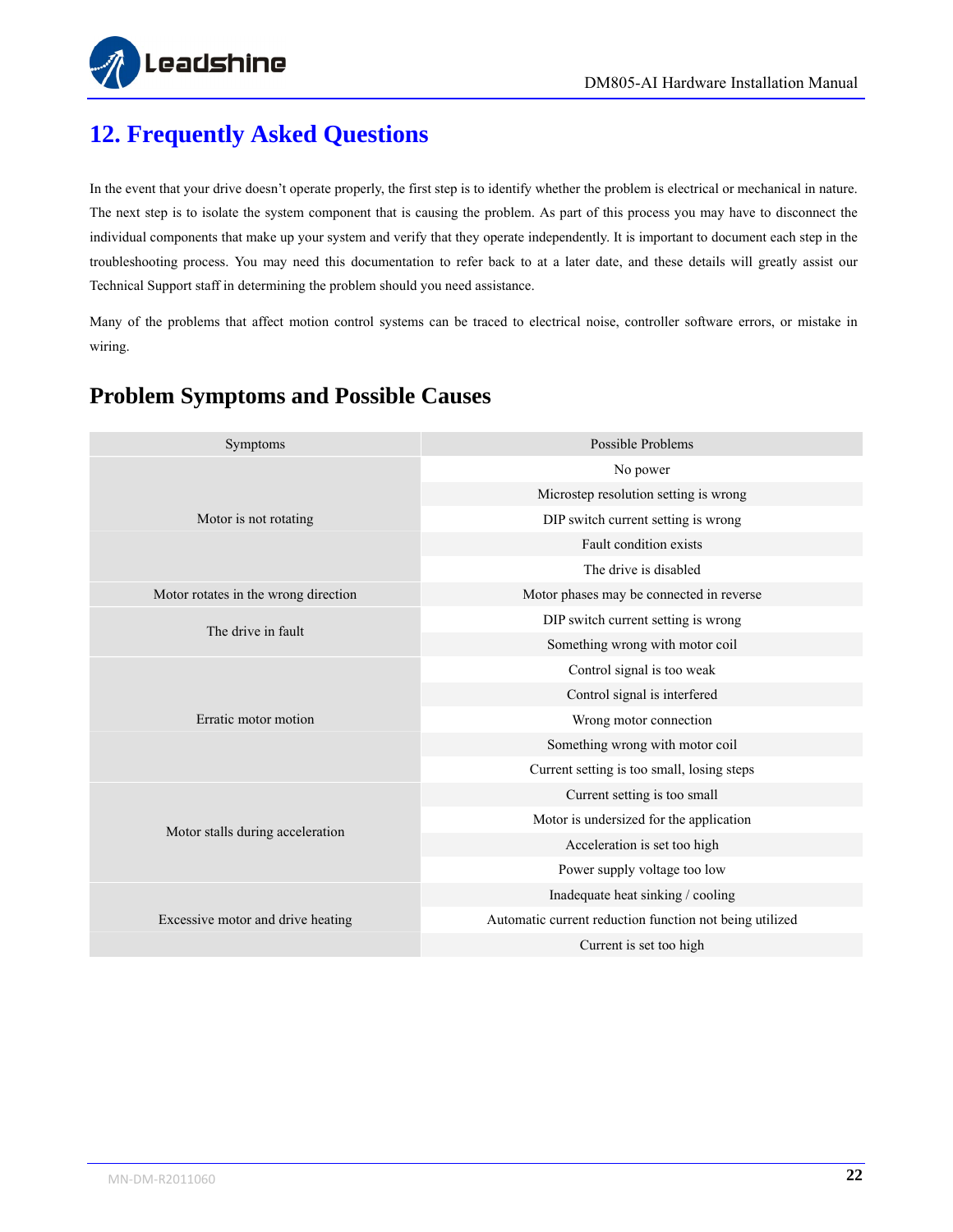

# <span id="page-27-0"></span>**APPENDIX**

#### <span id="page-27-1"></span>**Twelve Month Limited Warranty**

Leadshine Technology Co., Ltd. warrants its products against defects in materials and workmanship for a period of 12 months from shipment out of factory. During the warranty period, Leadshine will either, at its option, repair or replace products which proved to be defective.

#### <span id="page-27-2"></span>**Exclusions**

The above warranty does not extend to any product damaged by reasons of improper or inadequate handlings by customer, improper or inadequate customer wirings, unauthorized modification or misuse, or operation beyond the electrical specifications of the product and/or operation beyond environmental specifications for the product.

#### <span id="page-27-3"></span>**Obtaining Warranty Service**

To obtain warranty service, a returned material authorization number (RMA) must be obtained from customer service at e-mail: before returning product for service. Customer shall prepay shipping charges for products returned to Leadshine for warranty service, and Leadshine shall pay for return of products to customer.

#### <span id="page-27-4"></span>**Warranty Limitations**

Leadshine makes no other warranty, either expressed or implied, with respect to the product. Leadshine specifically disclaims the implied warranties of merchantability and fitness for a particular purpose. Some jurisdictions do not allow limitations on how long and implied warranty lasts, so the above limitation or exclusion may not apply to you. However, any implied warranty of merchantability or fitness is limited to the 12-month duration of this written warranty.

#### <span id="page-27-5"></span>**Shipping Failed Product**

If your product fail during the warranty period, e-mail customer service at to obtain a returned material authorization number (RMA) before returning product for service. Please include a written description of the problem along with contact name and address. Send failed product to distributor in your area or: Leadshine Technology Co., Ltd. 3/F, Block 2, Nanyou Tianan Industrial Park, Nanshan Dist, Shenzhen, China. Also enclose information regarding the circumstances prior to product failure.